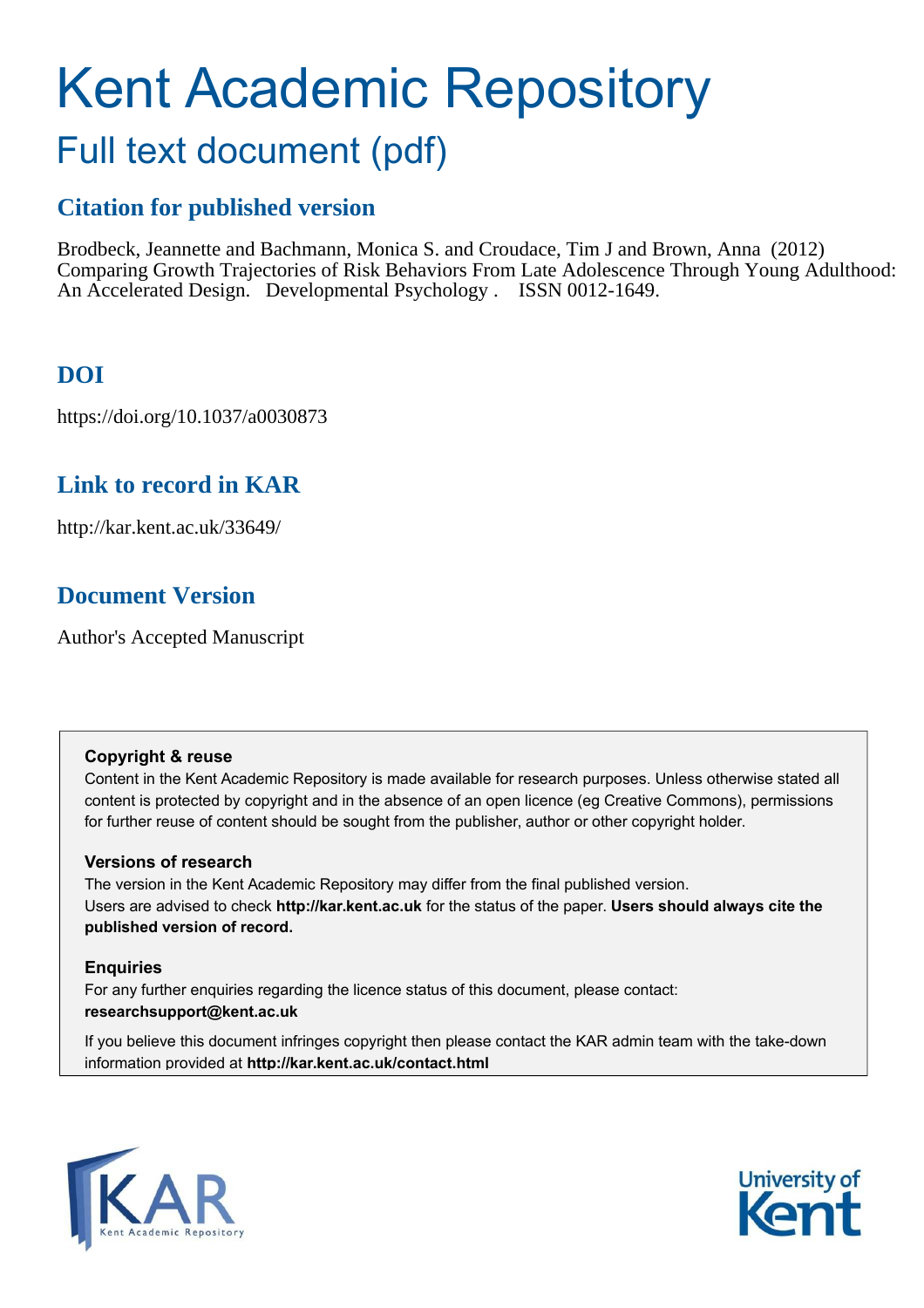Brief report for Developmental Psychology

## **Comparing growth trajectories of risk behaviours from late adolescence through young adulthood: an accelerated design**

Words in the text: 3412

Date of the initial submission: 21. June 2011

Date of the submission of the second revision: 23. August 2012

Running head: Growth trajectories of risk behaviours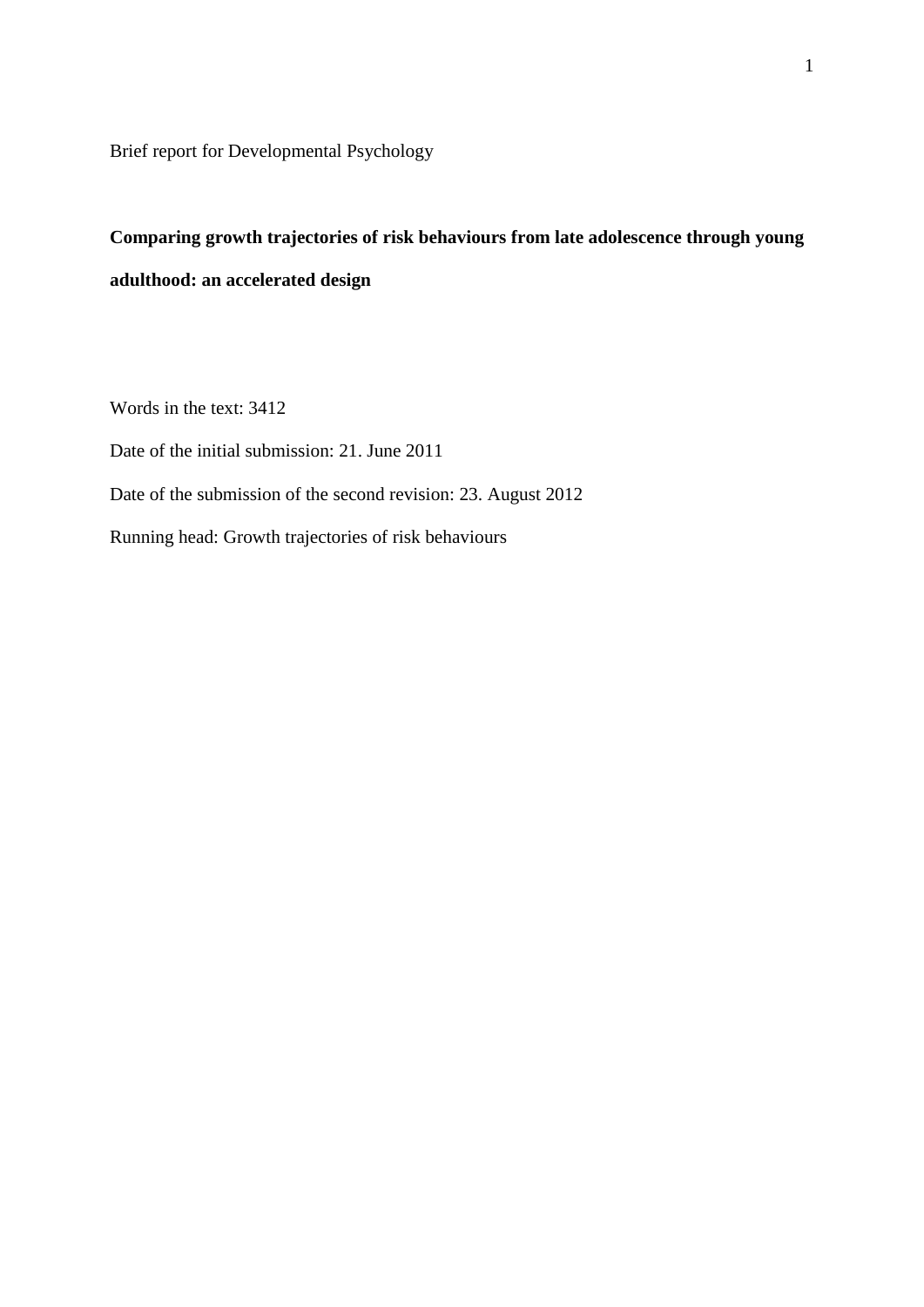Abstract (230 words)

Risk behaviours such as substance use or deviance are often limited to the early stages of the life course. Whereas the onset of risk behaviour is well studied, less is currently known about the decline and timing of cessation of risk behaviours of different domains during young adulthood.

Prevalence and longitudinal developmental patterning of alcohol use, drinking to the point of drunkenness, smoking, cannabis use, deviance and HIV-related sexual risk behaviour were compared in a Swiss community sample (N=2843). Using a longitudinal cohort-sequential approach to link multiple assessments with 3 waves of data for each individual, the studied period spanned between ages 16 to 29 years.

Although smoking had a higher prevalence, both smoking and drinking up to the point of drunkenness followed an inverted u-shaped curve. Alcohol consumption was also best described by a quadratic model, though largely stable at a high level through the late twenties. Sexual risk behaviour increased slowly from age 16 to age 22 and then remained largely stable. In contrast, cannabis use and deviance linearly declined from age 16 to age 29. Young men were at higher risk for all behaviours than young women, but apart from deviance, patterning over time was similar for both sexes. Results about the timing of increase and decline as well as differences between risk behaviours may inform tailored prevention programs during the transition from late adolescence to adulthood.

Keywords: trajectory, risk behaviours, emerging adults, substance use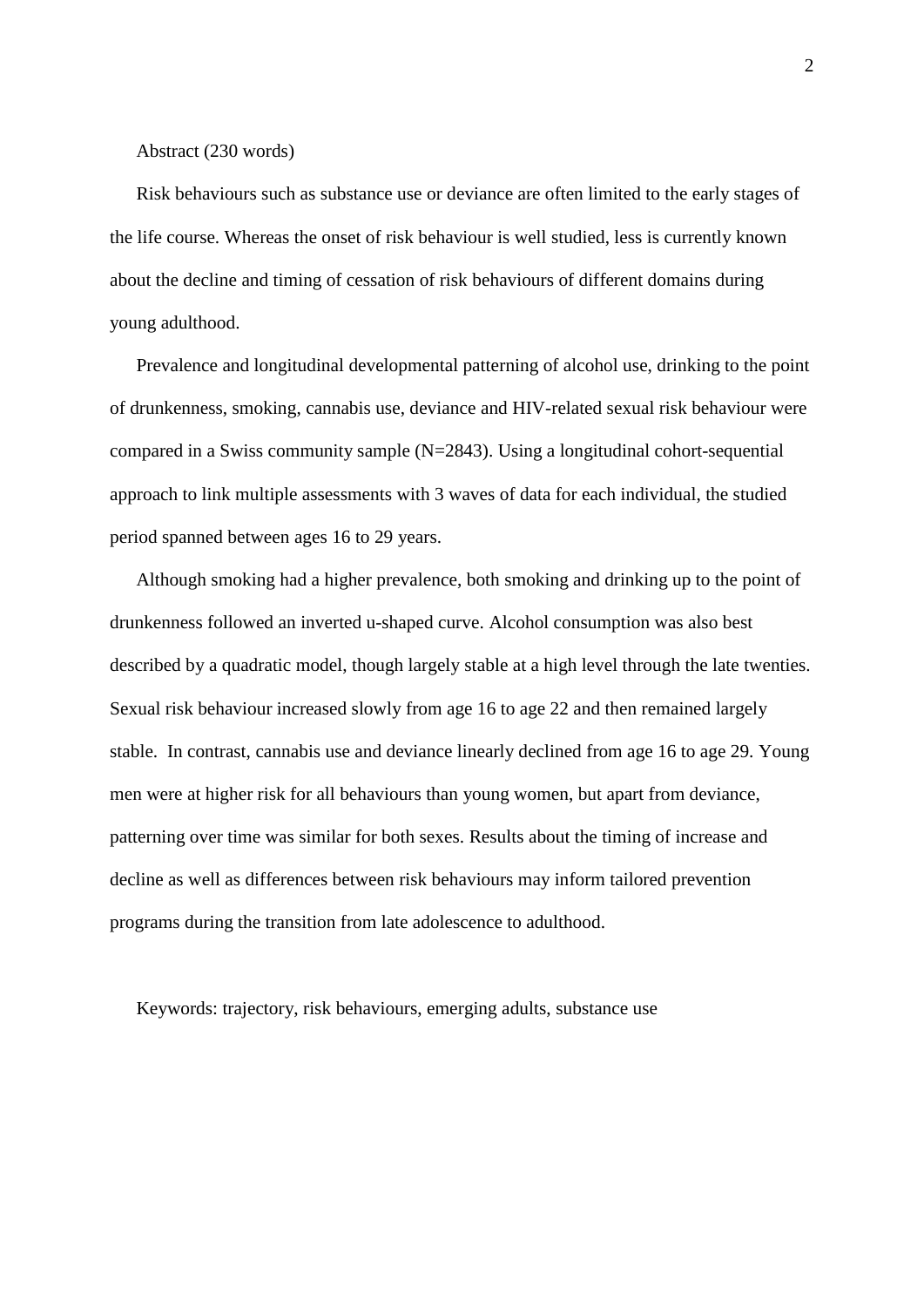#### INTRODUCTION

 Risk behaviour such as binge-drinking, cannabis use or deviance is common in adolescence but does often not last beyond young adulthood. Adolescence and emerging adulthood are characterised by neurobiological and physical changes, increasing impulse control, emotional and cognitive maturation, and environmental changes in the social networks and social roles that accompany transitions from youth to early adult life. These processes can result in a considerable level of distress (Allen & Sheeber, 2009; Arnett, 2004). The psychosocial stress model (Jessor & Jessor, 1997; Hurrelmann & Richter, 2006) conceptualises adolescent risk behaviour as the result of an interaction of psychosocial stressors and inadequate coping strategies. Apart from being an attempt to cope with distress, risk behaviours may be functional for the mastery of developmental tasks such as integration into a peer group, demonstrating opposition to parental or conventional norms, or may be a part of identity explorations and the desire to obtain a wide range of experiences (Arnett, 2004).

With the acquisition of adult roles and responsibilities at work, a stable partnership or parenthood, risk behaviour is thought to lose its functionality and become redundant and less socially accepted. However, for substance-related risk behaviours not only the functionality but also the addictive properties of the substance can affect the patterns of use and could lead to a more persistent course than for sexual risk behaviour or deviance. Substances typically differ in the frequency of use. In the general population, smoking is mostly characterised by a dependent pattern of daily use, alcohol is used weekly and cannabis and drinking up to the point of drunkenness are often used recreationally with a low frequency.

While onset and increase of risk behaviour in adolescence is well studied, less is known about young adulthood and the age where different risk behaviours start to decline. Previous research is often cross-sectional, commonly focuses on trajectories of one single type of risk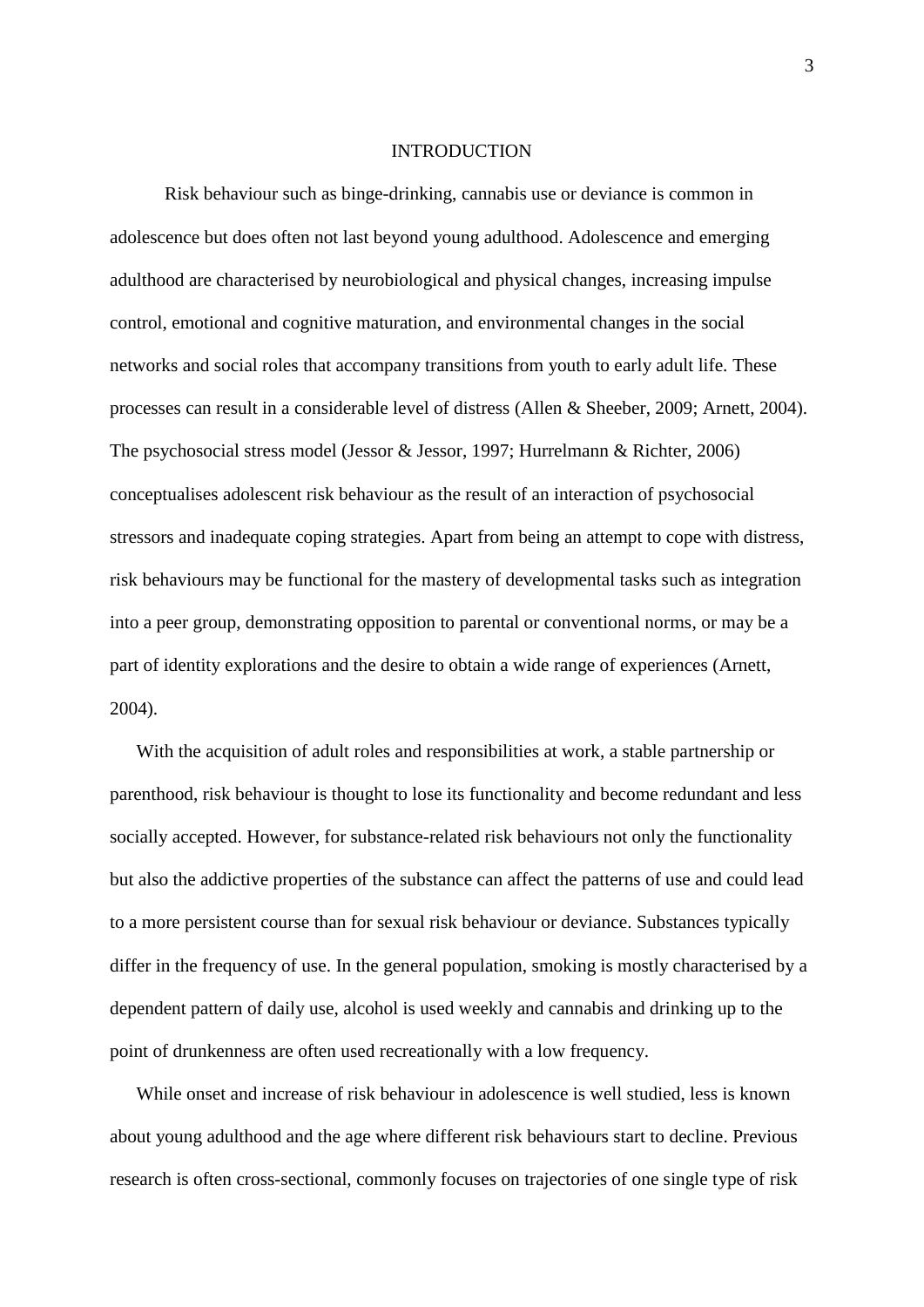behaviour or risk behaviours from the same domain, and includes mostly college students. A recent study analysed developmental trajectories of drinking, smoking and cannabis use in a large nationally representative longitudinal sample of US-Americans aged 12 to 34 (Chen & Jacobson, 2012). Findings demonstrate that substance use initiates during adolescence, peaks during the early and mid-twenties and then declines (see also Hammond, 2005; Lee, Mun, White, & Simon, 2010; Maggs & Schulenberg, 2004; Terry-McElrath & O'Malley, 2011). Drinking showed higher and cannabis lower levels of change. Other studies suggest that smoking is more persistent than other substance use and even occasional smoking bears a heightened risk of later daily smoking or of nicotine dependence (e.g. Di Franza al., 2002; Piasecki, 2006). Evidence for the course of cannabis use is inconsistent and ranges from stable high trajectories (Perkonigg et al., 2008) to U-shape curve (Chen & Jacobson, 2012; Lee et al., 2010) to a decrease (Jackson, Sher, & Schulenberg, 2008; Terry-McElrath & O'Malley, 2011). Sexual risk behaviour was found to follow an inverted U-shape curve for 15-23-year-olds (Fergus, Zimmermann, & Caldwell, 2007; Kan, Cheng, Landale, & McHale, 2010) or a stable course in 18-29-year-olds (Duangpatra et al, 2009). Deviance seems to decrease from age 14 to age 18 (Mason, Hitch, Kosterman, McCarty, Herrenkohl, & Hawkins, 2010). In a developmental taxonomy of antisocial behavior, Moffitt (2006) distinguished between a more frequent adolescence-limited and a less frequent life-course-persistent delinquent behavior.

To our knowledge no previous longitudinal study has compared intraindividual trajectories of distinct risk behaviour including substance use, deviance and HIV-related sexual risk behaviour in a community sample from late adolescence throughout their twenties. The aims of this study were firstly to compare the trajectories of different risk behaviours from age 16 to age 29, using a cohort sequential latent growth model. Assessed risk behaviours cover distinct domains and included smoking, drinking, drunkenness, cannabis use, deviance, and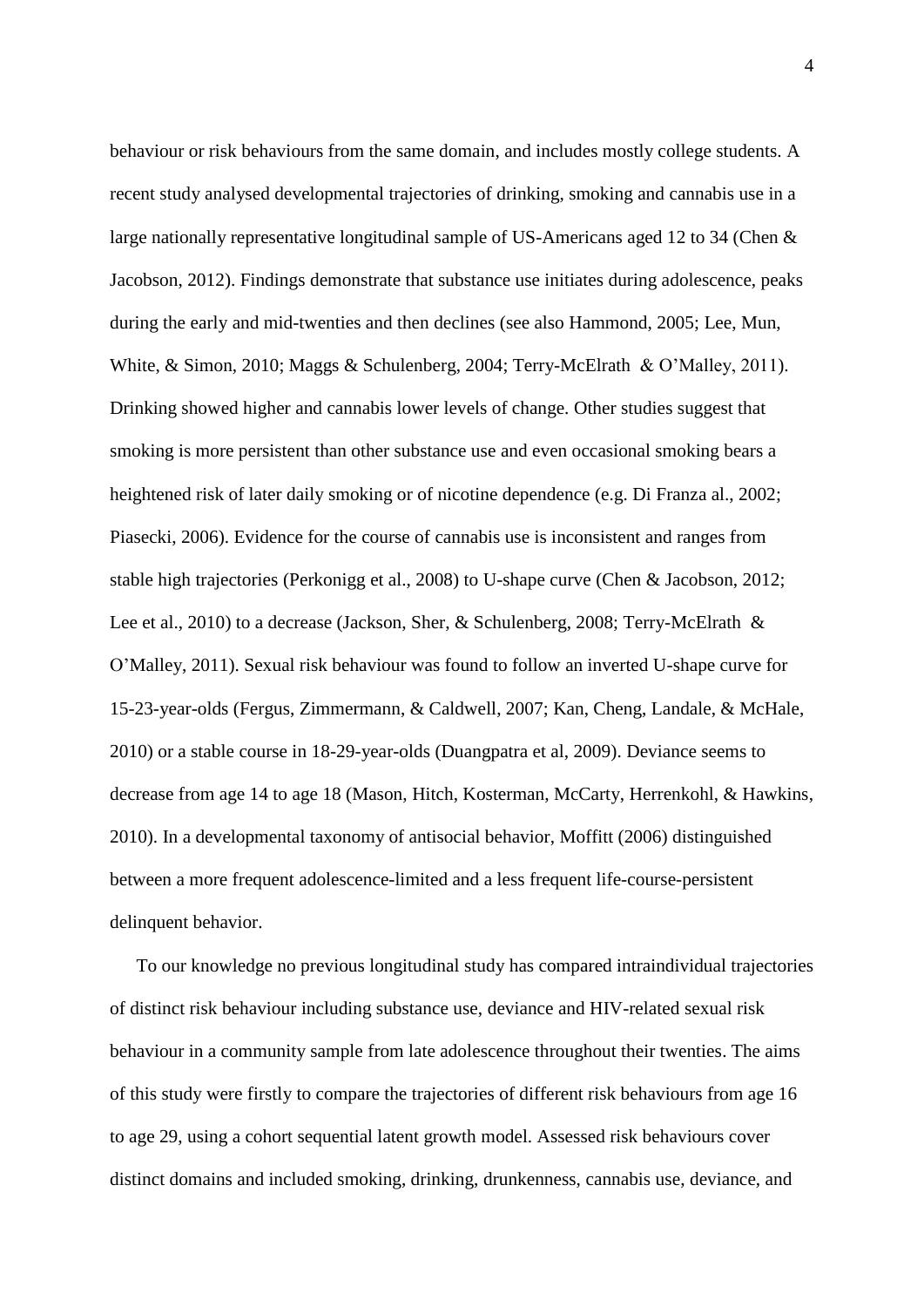HIV-related sexual risk behaviour with occasional and/or new partners. Secondly, we were interested in gender effects on the trajectories of all risk behaviours. Although several distress and personality variables were assessed in this project, the current short report is limited to describing patterns of change in risk behaviours from different domains in the whole sample.

 In line with existing findings, we expect that risk behaviours generally decline from the early to the late twenties. However we expect distinct trajectories for the assessed risk behaviours. We assume that deviance, which may be more driven by the functionality for coping with developmental tasks, decreases more rapidly than trajectories of substance-related risk behaviours. The latter may also be affected by the development of a physical dependence. We expect sexual risk behaviour to increase at the stage of exploration and changing relationships, and then to decrease in the mid to late twenties when longer-term and more committed relationships have been built. We also hypothesise that socially less accepted risk behaviours like deviance, cannabis use, and drunkenness decrease more rapidly, while habitual moderate alcohol use and smoking decline less or remain stable, as they are easier to integrate into adult life.

#### **METHODS**

#### Participants

 The sample comprised 2844 adolescents and young adults from the RIWA study (Risk Behaviour and Well-being in Adolescence and Young Adulthood study), a five-year longitudinal study based on an urban Swiss sample. At baseline (T1), a random sample of 16 to 24- year-old urban Swiss young men and women was selected based on the official registers of the Residents' Administration Offices of the Swiss cities of Basel, Bern, and Zurich.

Data were collected by computer-assisted telephone interview (CATI) initially in 2003 (T1), at the two-year follow-up in 2005 (T2) and at five-year follow-up in 2008 (T3). Before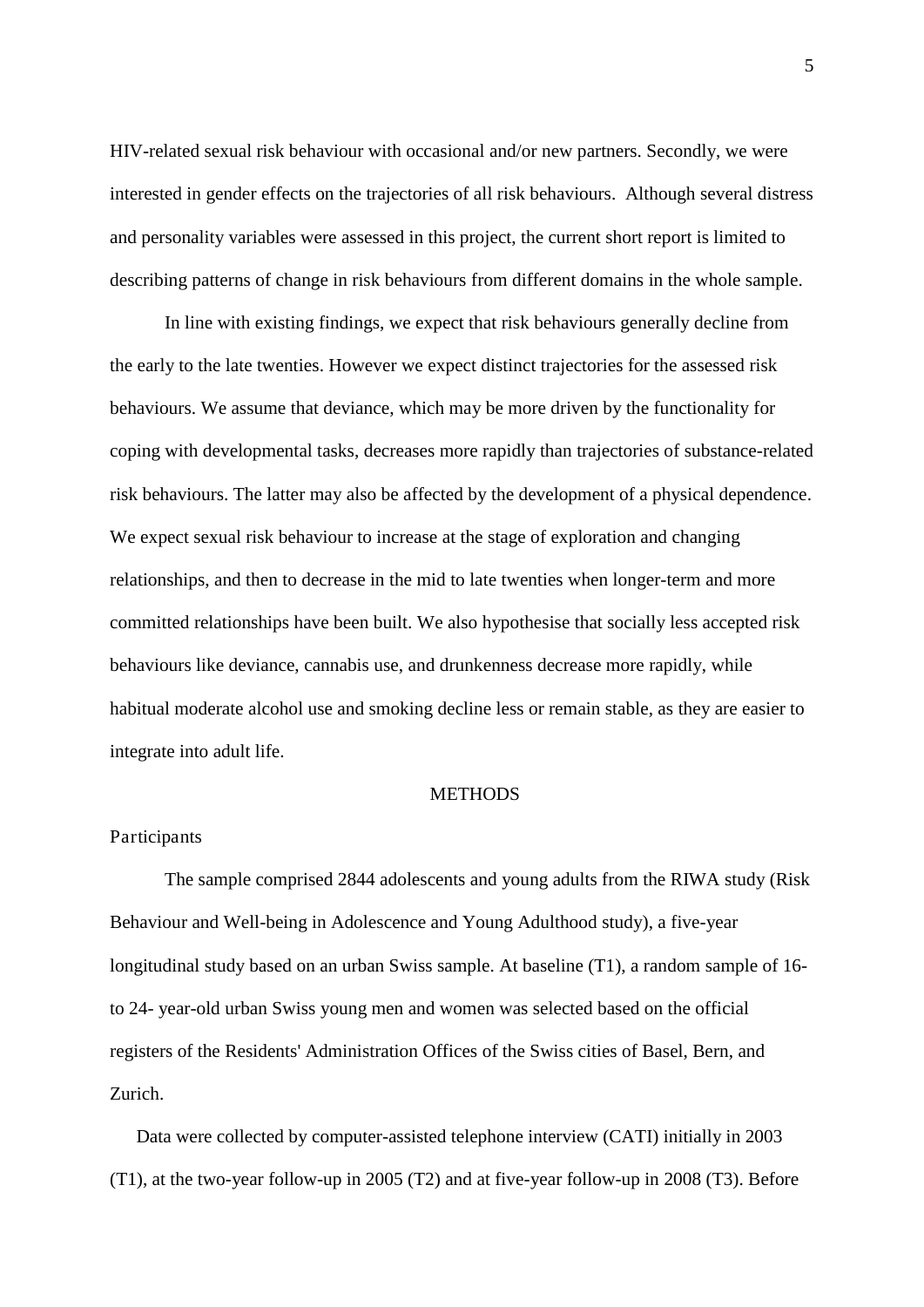calling the participants, a letter explaining the study aims and the procedures had been sent out. At T2 and T3 letters were sent to participants who had agreed to take part in the followup. If necessary, an extensive search was undertaken to find their new addresses and phone numbers, including checking different telephone directories and contacting the Residents' Administration Offices. If the new telephone number could not be found, or after 40 unsuccessful attempts to reach participants, they were allocated to the dropout group. At the five-year follow-up the option of completing an online questionnaire instead of a telephone interview was offered to those who lived abroad.

#### Sample characteristics and attrition

After excluding individuals with invalid telephone numbers, persons with insufficient mastery of the German language, and individuals with serious health problems that precluded participation in the interview, 2844 of the eligible 4031 persons were interviewed (response rate 71%). In the second wave after two years (T2), 2031 persons (71% of the baseline sample) were re-interviewed. At the five-year follow-up (T3), 1641 persons were reinterviewed (58% of the baseline sample). Table 1 presents the sample characteristics for each wave and their effect on attrition rate. Most participants were not married. At baseline most of the participants were in comprehensive secondary school or at university (37%), in professional training (26%), or employed (20%). At T3 most participants were employed (57%) or still at university or in further education (34%). Attrition rate was higher for those who were employed or in professional training. Attrition rate at T3 was also higher for married participants and for participants who had a higher frequency of smoking, sexual risk behaviour and deviance.

Insert Table 1 here

#### Measures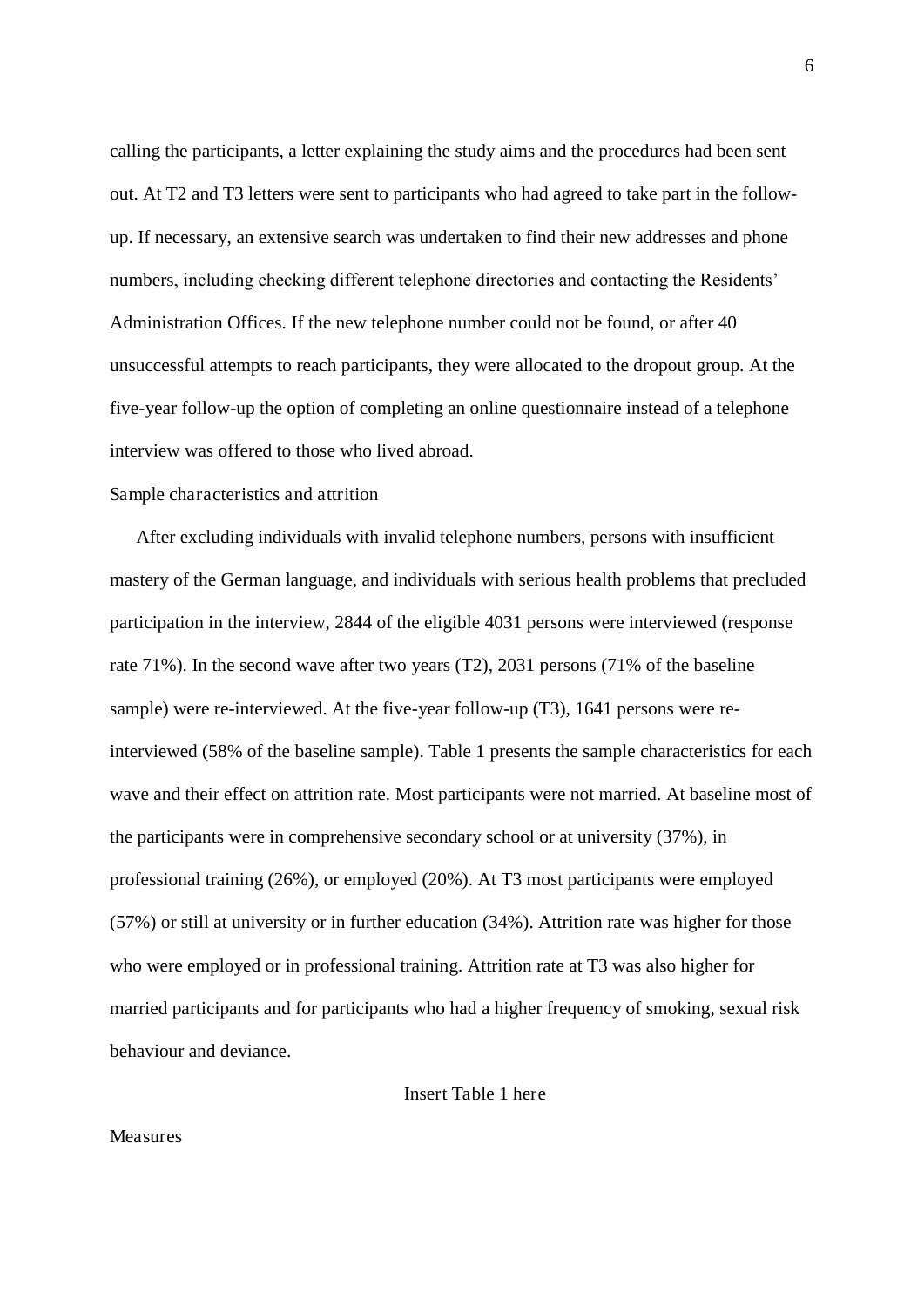(a) Substance use: Respondents were asked how often in the month before the interview they had consumed each of the following substances: tobacco, alcohol, alcohol to the point of drunkenness, and cannabis (0 = never, 1 = 1-3 times a month, 2 = 1-2 times a week,  $3 = 3-6$ times a week,  $4 = \text{daily}$ ). Due to very low response frequencies (see Table 1), daily alcohol use was combined with alcohol use 3-6 times a week. Also for drunkenness higher categories were collapsed to 1-2 times a week or more often. Variables were treated as binary or ordinal.

(b) HIV-related sexual risk behaviour: HIV-related sexual risk behaviour was defined as 1) sexual intercourse without condom use with a casual partner, and/or 2) sexual intercourse with a new stable partner without condoms and with no HIV testing for those partners who had ever had intercourse. It was assessed for the 12-month period prior to the interviews (no/yes).

(c) Deviance: Respondents were asked whether in the previous 12 months they engaged in theft, violence, blackmail, or substantial damage to property of others (no/yes, respectively). These four items were combined into one measure for deviances which was coded as yes if one type of the above behaviours was reported.

#### Statistical analysis

 We adopted a Cohort-Sequential approach to the analysis of the multiple risk assessments. This provides a way to link adjacent segments of our three-wave longitudinal data, using responses from the different age cohorts to determine the existence of a common developmental trend or growth curve which can be profiled over the full age range. Under this analytic approach, each cohort has a different pattern of intentional attrition or "planned missing data". Simultaneous analysis of each cohort with a related growth model makes it possible to build the complete curve using information from all ages simultaneously (Muthen & Muthen, 1998-2011; Preacher, Wichman, MacCallum, & Briggs, 2008). Thus, our "trajectory" analysis spanned a 14-year-period from age 16 to 29, using only 5 years of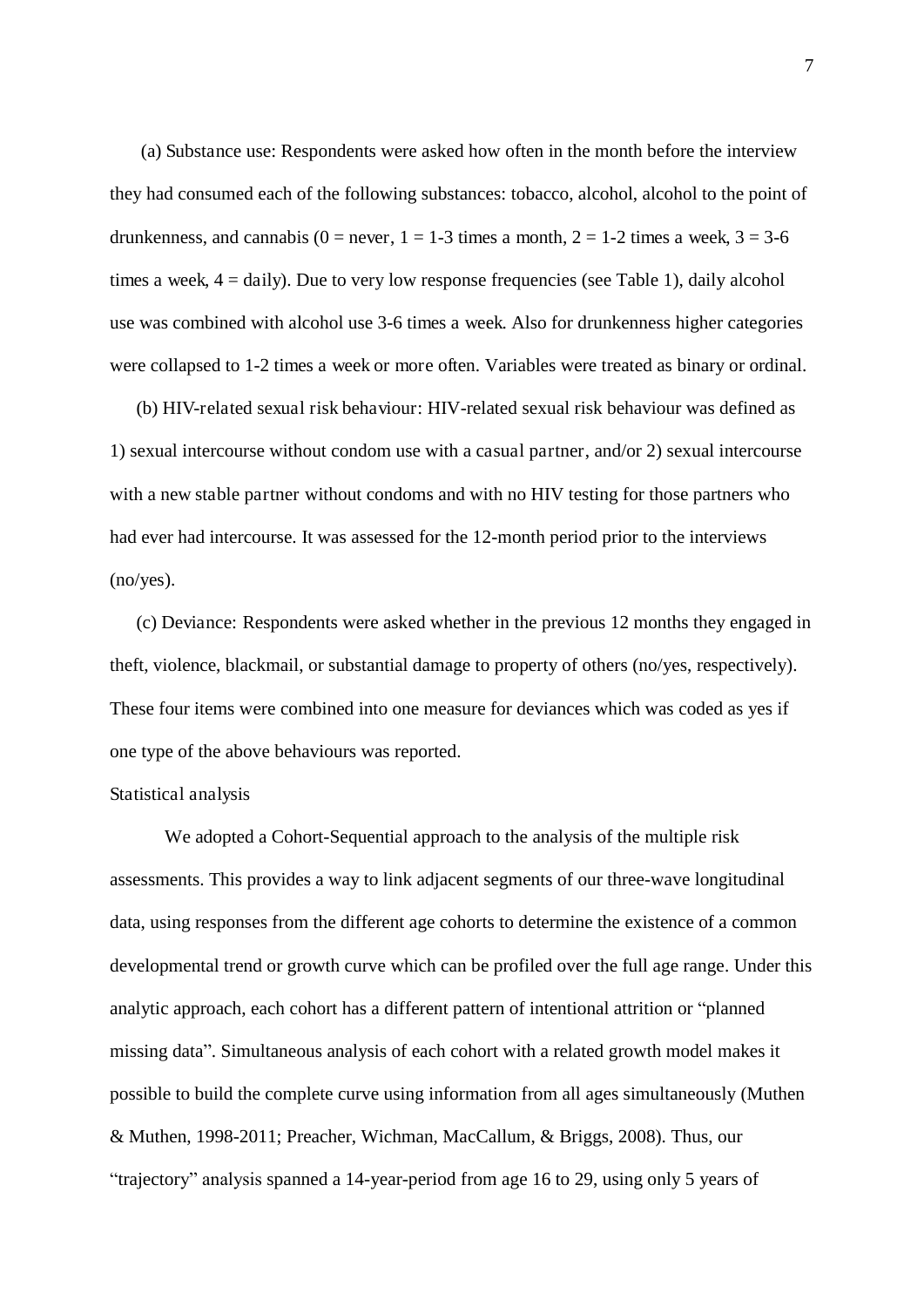longitudinal data. This approach, providing more measurement points than waves, allows for estimation of non-linear trajectory shapes, for the population profile, even though there are only three observations per individual.

Each accelerated growth model was estimated in Mplus version 6.1.1. (Muthen & Muthen, 1998-2011) using the Diagonally Weighted Least Squares (DWLS) estimator which is appropriate for categorical data. Since this estimator yields robust results under the assumption of missing completely at random (MCAR) only, we performed multiple imputations with the Bayes estimation method (Asparouhov & Muthen, 2010). Variables included in the imputation models were risk behaviours at all three measurement points, age, gender, marital status, and education. We created 10 complete datasets which were analysed in parallel, yielding means and standard deviations for the outcomes and goodness of fit indices, across the 10 datasets.

We estimated models with linear and quadratic slopes. Model fit was assessed using the following indices: the Comparative Fit Index (CFI), the Tucker Lewis Index (TLI), and the Root Mean Square Error of Approximation (RMSEA). Although no single set of threshold values for these statistics can be relied upon in isolation, we favoured models that exceeded 0.95 for TLI and CFI, although a CFI > 0.90 is sometimes considered acceptable (Bentler, 1990; 1992; Tucker & Lewis, 1973) and models with an RMSEA below 0.05 (Steiger, 1990).

Frequent risk behaviours, i.e. alcohol use, drunkenness, smoking, and cannabis use were treated as ordinal variables. For presenting the trajectories in one figure, we summed the estimated probabilities for all response categories. As post-modelling refinement, the mean of the slope of the cannabis trajectory in the youngest cohort was freely estimated as it showed to be different from the rest of the cohorts. Gender effects were analysed as correlations between sex and intercepts, slopes and quadratic terms.

#### RESULTS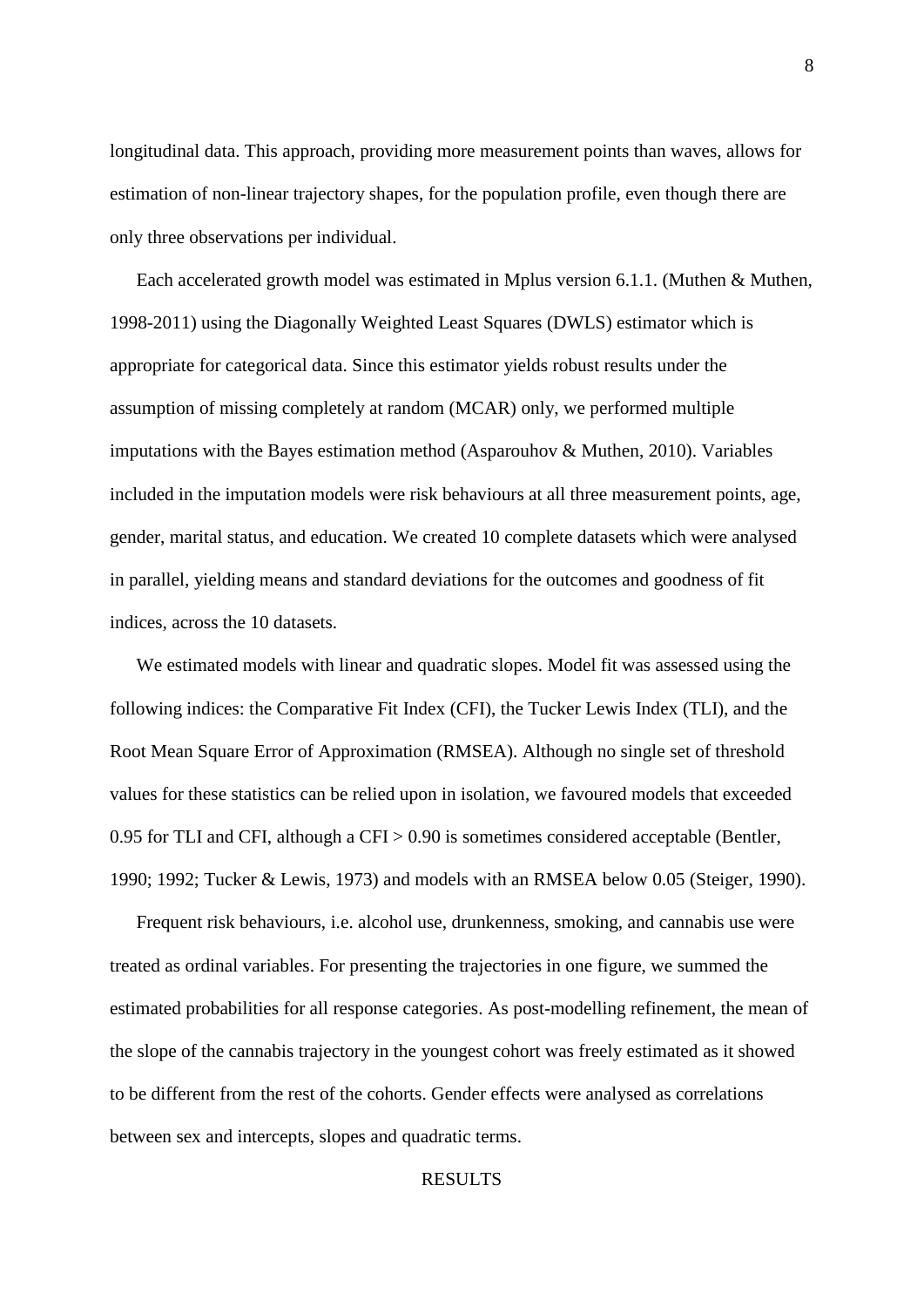Table 2 reports the fit statistics for the linear and the quadratic models for all risk behaviours. Trajectories of alcohol use, drunkenness, smoking, and HIV-related sexual risk behaviour were better described by models with quadratic slopes. The course of cannabis use and deviance were sufficiently well characterised by models with linear slopes.

#### Insert Table 2 here

Table 3 presents the model results for the frequency of risk behaviours (substance use per month, deviance and sexual risk behaviour per year). Inter-individual variance was high in the initial levels and the slopes of all risk behaviours, but not for the slopes of cannabis and deviance.

#### Insert Table 3 here

Figure 1 summarises the percentages of participants showing risk behaviours from age 16 to age 29, i.e. the prevalence of the risk behaviours. Alcohol was the most commonly used substance. Alcohol use increased rapidly from 66% at age 16 to 79% at age 19, then increased more slowly and finally remained stable around 88% at age 25 to 29. Drinking up to the point of drunkenness was reported by almost 25% of all participants at age 16. Drunkenness peaked from ages 22 to 24 with a 30-day prevalence of 35% and then decreased again to 27% at age 29, a similar level to that at age 16. Although the prevalence rate of smoking is higher, the trajectory is similar to that for drunkenness. At age 16, 37% of the participants smoked during the month prior to the interview. Smoking prevalence increased rapidly during late adolescence, remained relatively stable from age 21 to age 24 with a prevalence rate of almost 50% and then decreased again to 39% at age 29. Cannabis use was also common with about 25% of the 16-year-olds using it at least once in the month prior to the interview. Cannabis use then decreased steadily to 13% at age 29.

Insert Figure 1 here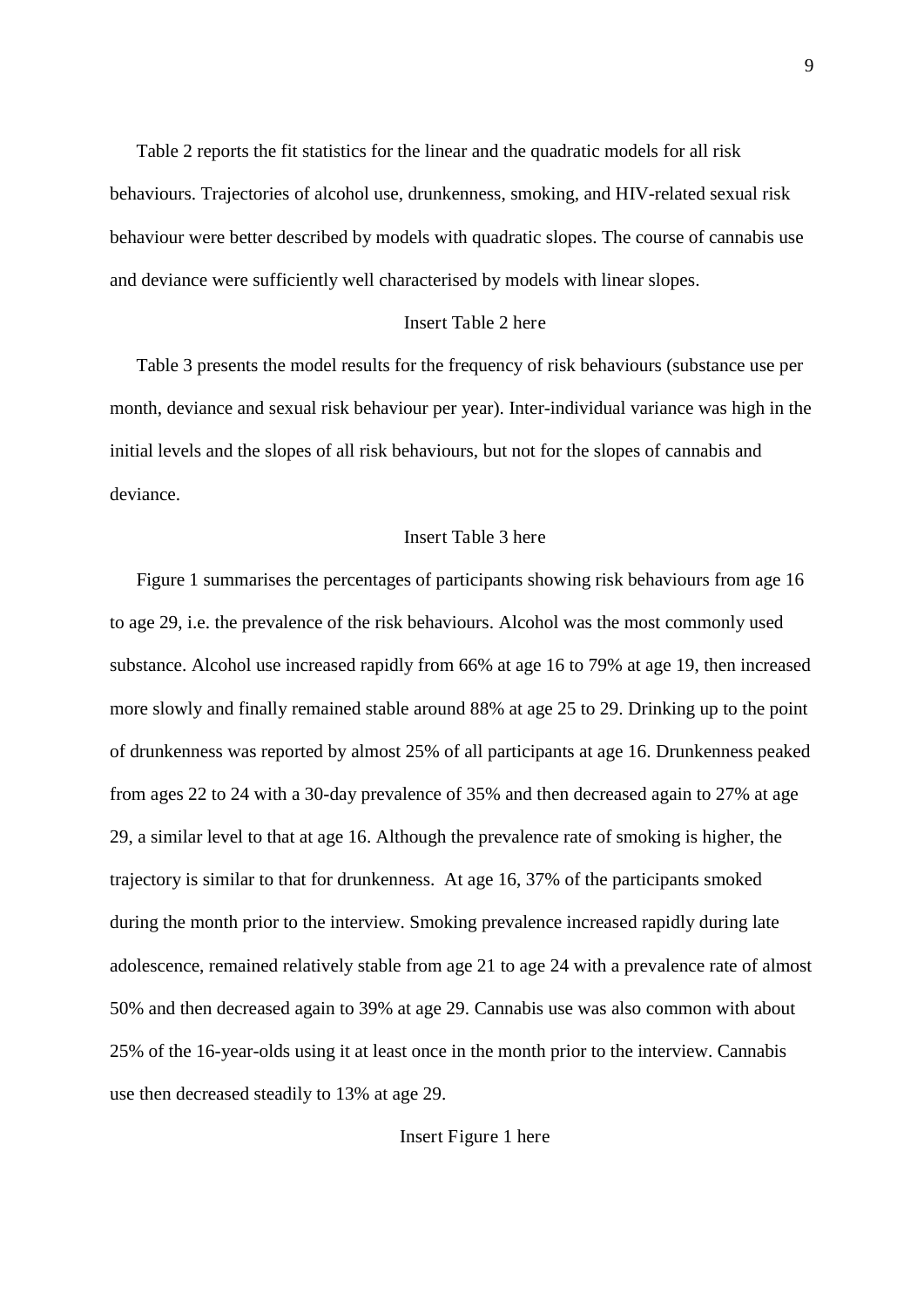Deviance and HIV-related sexual risk behaviour were assessed within 12-month timeframes prior to the interviews. At age 16, 40% of all participants reported theft, violence, blackmail, or substantial damage to property of others. Deviance decreased rapidly to a 12 month prevalence of 11% at age 29. In contrast to all other risk behaviours, HIV-related sexual risk behaviour increased between 16 and 29 from 6% to 12%.

Young men reported significantly higher levels of all risk behaviours. Alcohol use, drunkenness, cannabis use and deviance showed moderate association with gender. Small but still significant gender effects were found for smoking and HIV-related sexual risk behaviour. Although gender affected the intercepts, the course (slope) of most risk behaviours was independent of sex. The only exception is deviance where females showed a slower decrease.

#### **DISCUSSION**

The present study explored longitudinal patterning of the prevalence of distinct risk behaviours between16 and 29 years. It adds to the existing knowledge about the decline in risk behaviours tracing multiple behavioural domains in a random urban Swiss community sample over a wide age range.

Smoking and drinking up to the point of drunkenness followed an inverted U-shape trajectory, with acceleration during late adolescence, a peak around 22 to 24 and then a decrease. Alcohol consumption also followed a quadratic curve, with an acceleration from age 16 to 21, then a slower increase and then by and large a stagnation until age 29. It is noteworthy that legal drinking age in Switzerland is 16, similar to other European countries, but much lower than in the USA. Age-specific 30-day prevalence rates of drinking, smoking, and cannabis use in this sample of Swiss urban adolescents and young adults are higher than those in national samples of  $10^{th}$  to  $12^{th}$  graders in US Studies in the years 2001-2005 (Johnston, O'Malley, Bachman, & Schulenberg, 2012). Interestingly, the 30-day rates of drunkenness are similar, and the rates for daily use of all substances seem to be lower in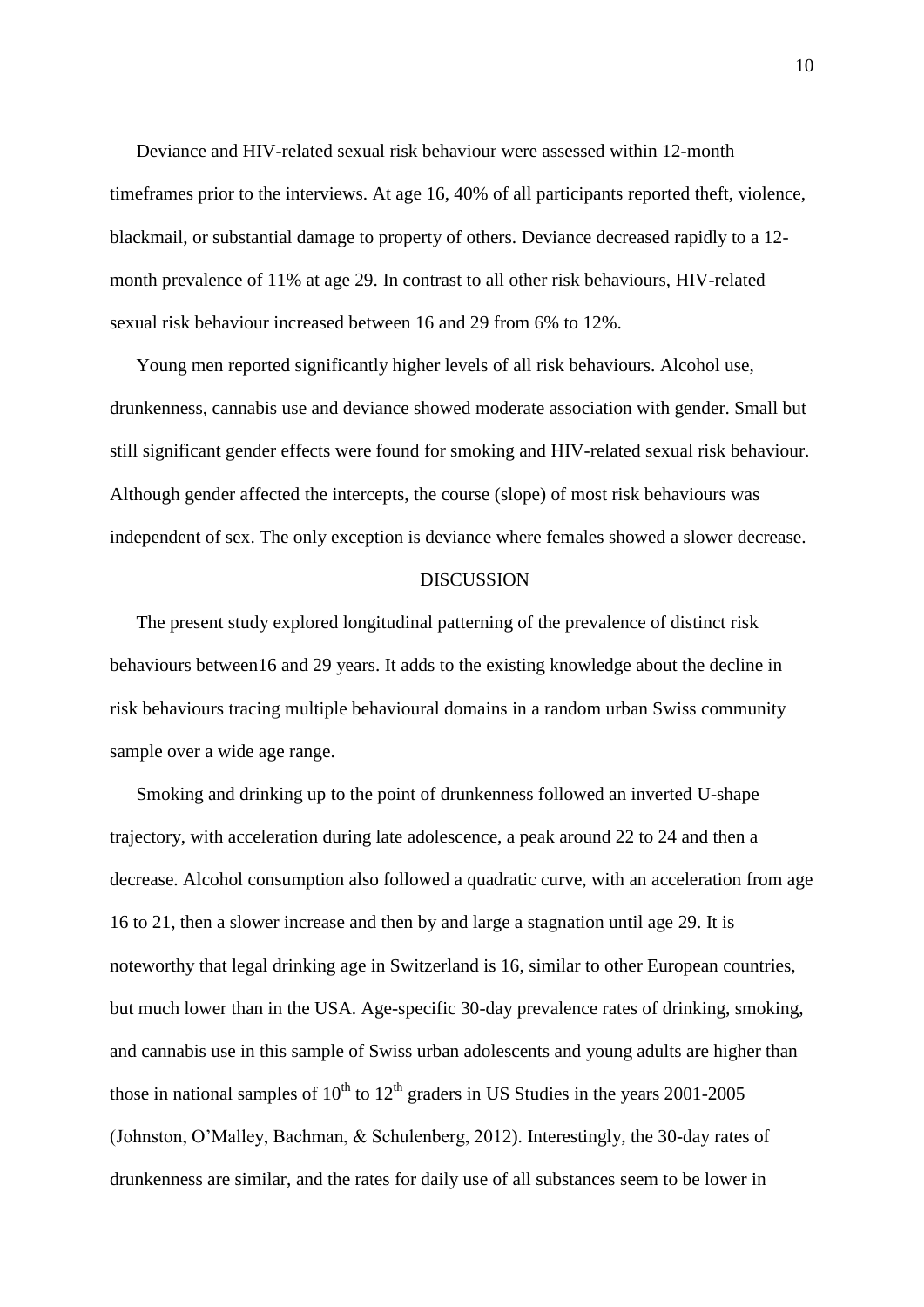Switzerland than in the USA. In spite of these differences in the level of substance use the growth trajectories for smoking, drinking and drunkenness in both countries are best described by a quadratic model (Chen & Jacobson, 2012). However, while the one-month prevalence of drinking in the US decreases in the late twenties, it stagnates at a high level in our study.

The course of cannabis use seems to be less generalizable than the course of smoking and drinking. Previous research found inconsistent trajectories for cannabis use including highstable, inverted u-shaped and decreasing trajectories. In our study cannabis declined monotonically from a prevalence rate of 26% at age 16 to 13% at age 29, in line with Lee et al. (2010) and Terry-McElrath and O'Malley (2011). Similar to the course of cannabis use and in line with previous evidence, deviance decreased linearly from a one-year prevalence rate of 40% at age 16 to 11% at age 29.

Findings revealed gender effects for the levels of risk behaviours, but not for the shape of the trends over time. As in other studies (i.e. Chen & Jacobson, 2012) young men reported higher levels of all risk behaviours. However, once risk behaviour is established, both genders follow the same course. The only exception was deviance, with women showing a slower decrease than men.

Our findings are so far in line with the notion that learning how to deal with commonly available substances such as alcohol, tobacco and cannabis, as well as the acquisition of riskrelated expertise and competence is a developmental task during emerging adulthood (Franzkoviak, 1987). Especially the decrease of drinking up to the point of drunkenness in conjunction with the stable prevalence may be interpreted as the acquisition of responsible, moderate alcohol consumption.

An exception from the general clear decrease of risk behaviour during young adulthood is HIV-related sexual risk behaviour, defined as unprotected intercourse with an occasional or a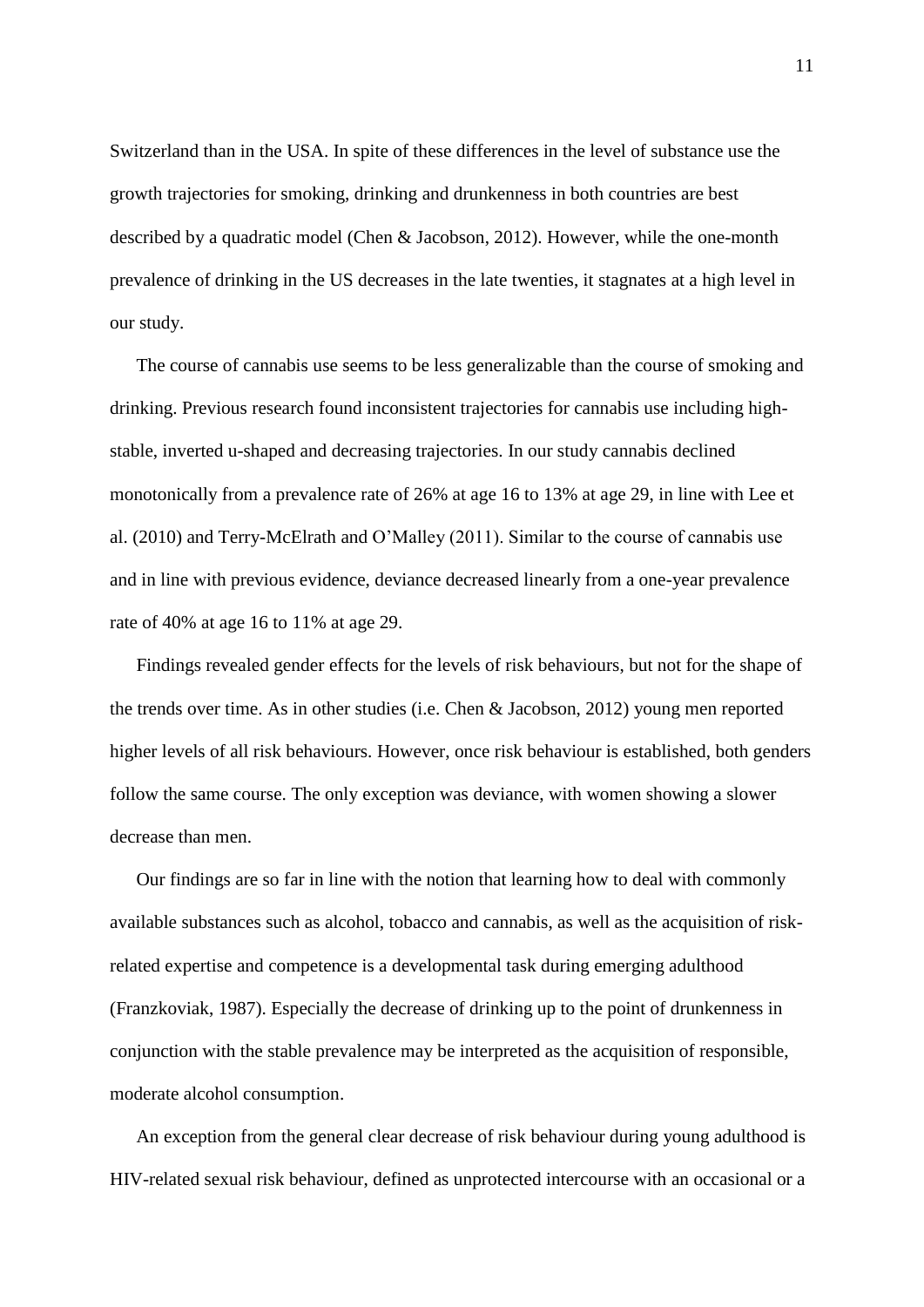new partner. The late and less pronounced decline might reflect a temporal effect that adolescents and young adults engage in sexual relationships later than they become involved with substances. In a US study, an inverted u-shaped trajectory was found for the number of partners, peaking around the age of 20 and then declining (Kan, Cheng, Landale, & McHale, 2010). Sexual risk behaviour as the result of a dyadic interaction might also have a different functionality compared to other risk behaviours.

A higher frequency and persistence of risk behaviours correlate with negative long-term outcomes such as substance abuse or dependency or low psychosocial adjustment. However, not only persistent, but also transient risk behaviours may cause physical harm such as alcohol poisoning, drug overdose, or a higher risk for accidents or infections with sexually transmitted diseases. Knowledge about developmental trajectories of distinct risk behaviours may help identifying specific periods during which universal population-based prevention programs may be optimally effective.

#### Limitations and further research

 In the present paper we reported only single trajectories from univariate longitudinal analyses, conducted for the different risk behaviours. However, risk behaviours tend to cooccur, which is not accounted for in this paper. One further limitation is that the growth models assume that a single growth trajectory with a common starting or end point can adequately represent growth in the whole sample. Individual variation around the average trajectory, which might be very important in understanding these processes for different individuals or groups, is not of interest in such modelling. Also, our primarily descriptive study does not seek to analyse predictors of the observed population trajectories. A more clinical perspective focuses on the differential vulnerability of individuals for engaging in risk behaviours and tries to identify subgroups with distinct trajectories as well as distinct explanatory variables for each subgroup. Mixture models covering different forms of risk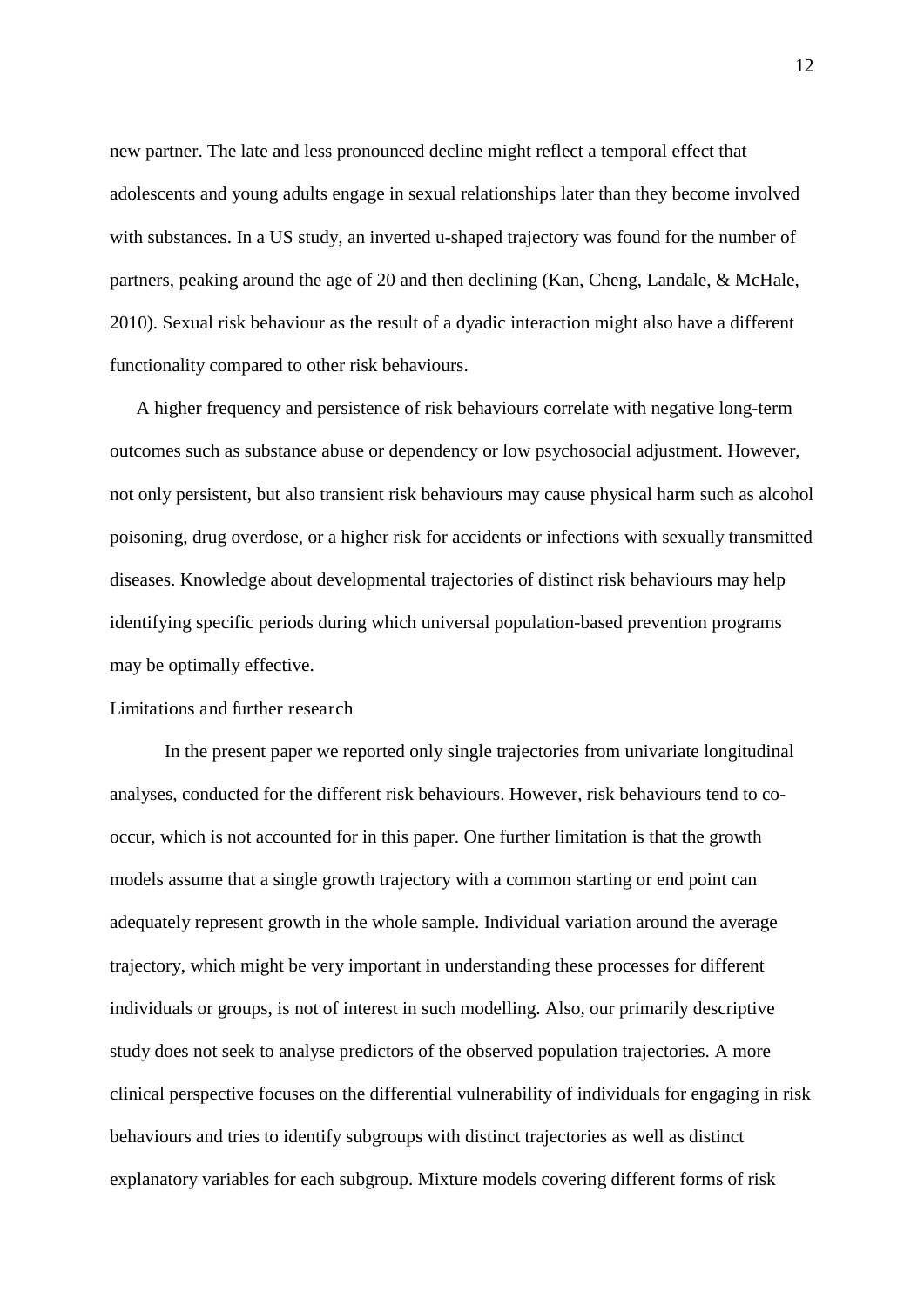behaviours may be more appropriate for a clinical or aetiological approach and it is our intention to explore those as a next step. Despite these shortcomings, growth models are useful for epidemiological purposes or population-based prevention, where change of behaviour in a whole population is of interest and a normative development over time is expected. Due to the more parsimonious nature of the trajectories, it is also easier to compare the course of different risk-behaviours (Maggs & Schulenberg, 2004).

A limitation of the sample is that only adolescents and young adults who lived in three major cities at baseline were assessed. We cannot exclude that they differ from participants in rural areas. Attrition rate was influenced by a number of characteristics of the cohort: being married, being employed or in professional training and by a higher prevalence of smoking, deviance, and sexual risk behaviour. Thus, not only individuals who showed more risk behaviour, but also individuals who have "settled down" more than others had a higher risk of dropping out of the study. Additionally, only self-report data were used. Deviance was assessed with a composite score of theft, violence, damaging others property and blackmailing, which would likely have affected the prevalence of deviance. Although we assessed illicit drug use other than cannabis, the prevalence rate of around 2% made it difficult to model the trajectory in an accelerated cohort design. As illicit drugs include substances with highly addictive properties, an increasing trajectory may be possible. Conclusions

Patterning of risk behaviour from late adolescence to almost thirty years of age differed depending on the type of behaviour. Most risk behaviours decrease from late adolescence to young adulthood, but the age when decline begins differs. While drinking up to the point of drunkenness, smoking, cannabis use and deviance decline during young adulthood, HIVrelated sexual risk behaviour still increases. This might indicate a distinct functionality compared to other risk behaviours.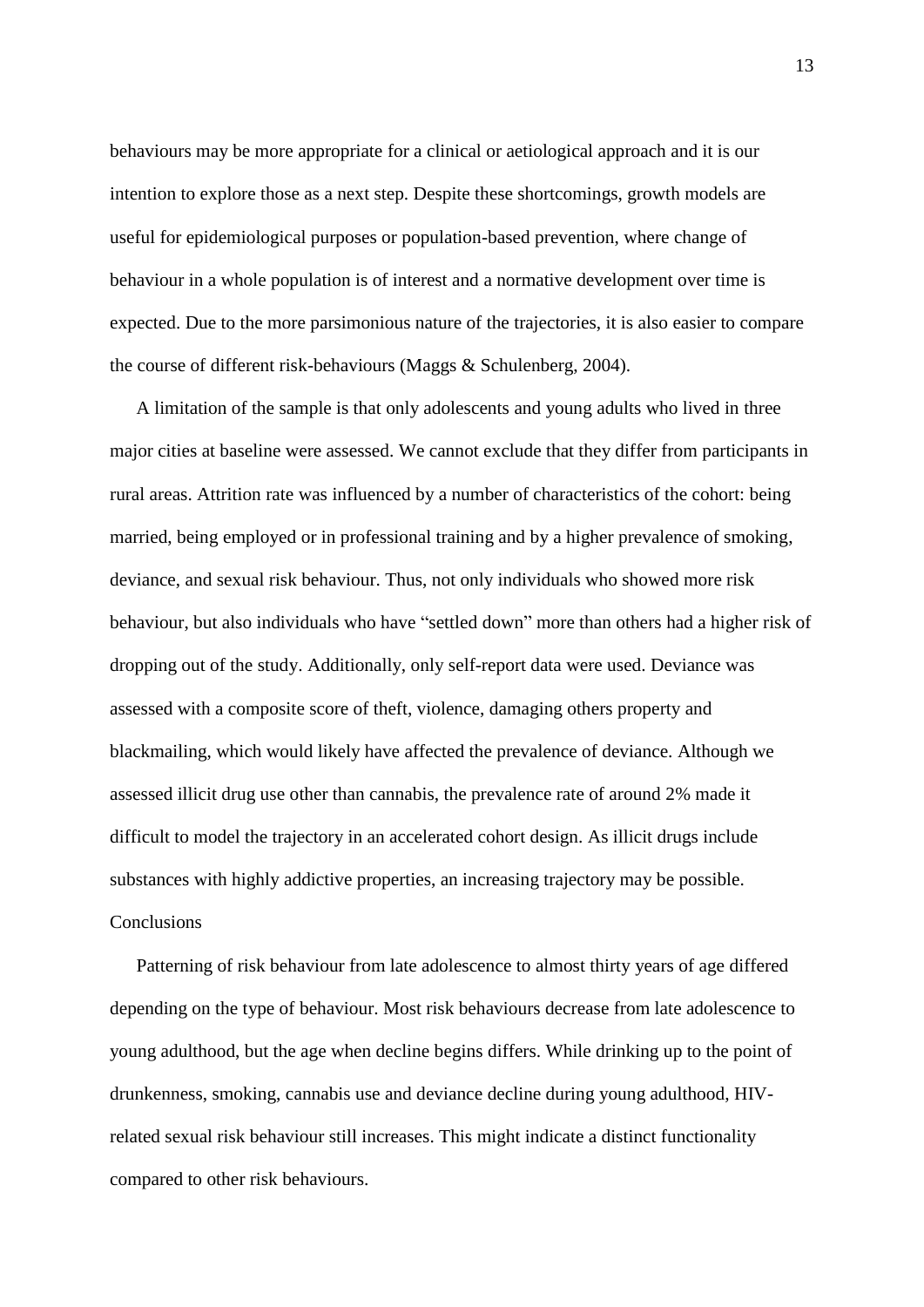#### Acknowledgments

#### References

- Allen, N. B., & Sheeber, L. B. (2009). Adolescent emotional development and the emergence of depressive disorders. Cambridge: Cambridge University Press.
- Arnett, J.J. (2004). Emerging Adulthood. The winding road from the late teens through the twenties. New York: Oxford University Press.
- Asparouhov, T., & Muthen, B. (2010). Multiple Imputation with Mplus. Available: http://www.statmodel.com/download/Imputations7.pdf
- Bentler, P.M. (1990). Comparative fit indexes in structural models. Psychological Bulletin, 107, 238-246.
- Bentler, P.M. (1992). On the fit of models to covariances and methodology to the Bulletin. Psychological Bulletin, 112, 400-404.
- Chen, P., & Jacobson, K.C. (2012). Developmental trajectories of substance use from early adolescence to young adulthood: gender and racial/ethnic differences. Journal of Adolescent Health, 50, 154-163.
- Di Franza, J.R., Savageau, J.A., Rigotti, N.A., Fletcher, K.E., Ockene, J.K., McNeill, A.D., Coleman, M., & Wood, C. (2002). Development of symptoms of tobacco dependence in youths: 30 month follow up data from the DANDY study. Tobacco Control, 11:0-7.
- Duangpatra, K.N.K., Bradley, G.L., & Glendon, A.I. (2009). Variables affecting emerging adults' self-reported risk and reckless behaviors. Journal of Applied Developmental Psychology, 30, 298–309.
- Fergus, S., Zimmerman, M.A., & Caldwell, C.H. (2007). Sexual risk behavior in adolescence and young adulthood. American Journal of Public Health, 97, 1096-1101.
- Franzkowiak, P. (1987). Risk-taking and adolescent development: The functions of smoking and alcohol consumption in adolescence and its consequences for prevention. Health Promotion, 2(1), 51-61.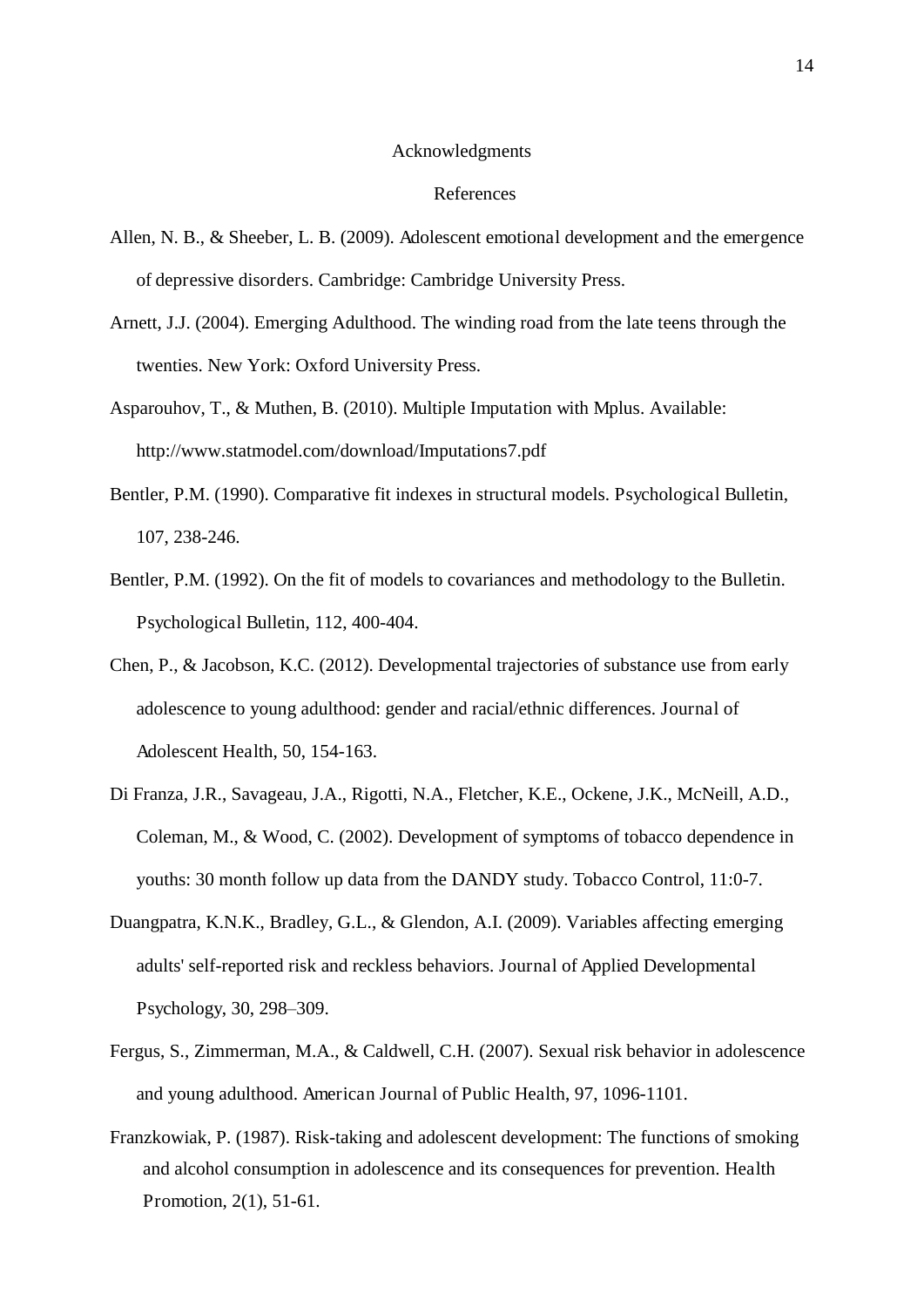- Hammond D. (2005). Smoking behaviour among young adults: beyond youth prevention. Tobacco Control, 14, 181-185.
- Hurrelmann, K., & Richter, M. (2006). Risk behaviour in adolescence. The relationship between developmental and health problems. Journal of Public Health, 14, 20-28.
- Jackson, K.M., Sher, K.J., & Schulenberg, J.E. (2008). Conjoint developmental trajectories of young adult substance use. Alcoholism: Clinical and Experimental Research, 32, 723-737.
- Jessor, R., & Jessor, S.L. (1977). Problem Behavior and Psychosocial Development: A longitudinal study of youth. Academic Press: New York.
- Johnston, L.D., O'Malley, P.M., Bachman, J.G., & Schulenberg, J.E. (2012). Monitoring the future. National results on adolescent drug use. Overview of key findings, 2011. The University of Michigan Institute for Social Research.

http://www.monitoringthefuture.org/pubs/monographs/mtf-overview2011.pdf

- Kan, M.L., Cheng, Y.A., Landale, N.S., & McHale, S.M. (2010). Longitudinal predictors of change in number of sexual partners across adolescence and early adulthood. Journal of Adolescent Health, 46, 25-31.
- Lee, C., Mun, E., White, H.R., & Simon, P. (2010): Substance Use Trajectories of Black and White Young Men from Adolescence to Emerging Adulthood: A Two-Part Growth Curve Analysis, Journal of Ethnicity in Substance Abuse, 9, 301-319.
- Moffitt, T.E. (2006). Life-course-persistent versus adolescence-limited antisocial behavior. In D. Cicchetti, & D. J.Cohen (Eds), Developmental psychopathology, Vol 3: Risk, disorder, and adaptation. Hoboken, US: John Wiley & Sons.
- Maggs, J.L., & Schulenberg, J.E. (2004-2005). Trajectories of alcohol use during the transition to adulthood. Alcohol Research and Health 28, 195–201.
- Mason, W.A., Hitch, J.E., Kosterman, R., McCarty, C.A., Herrenkohl, T.I., & Hawkins, J. D. (2010). Growth in adolescent delinquency and alcohol use in relation to young adult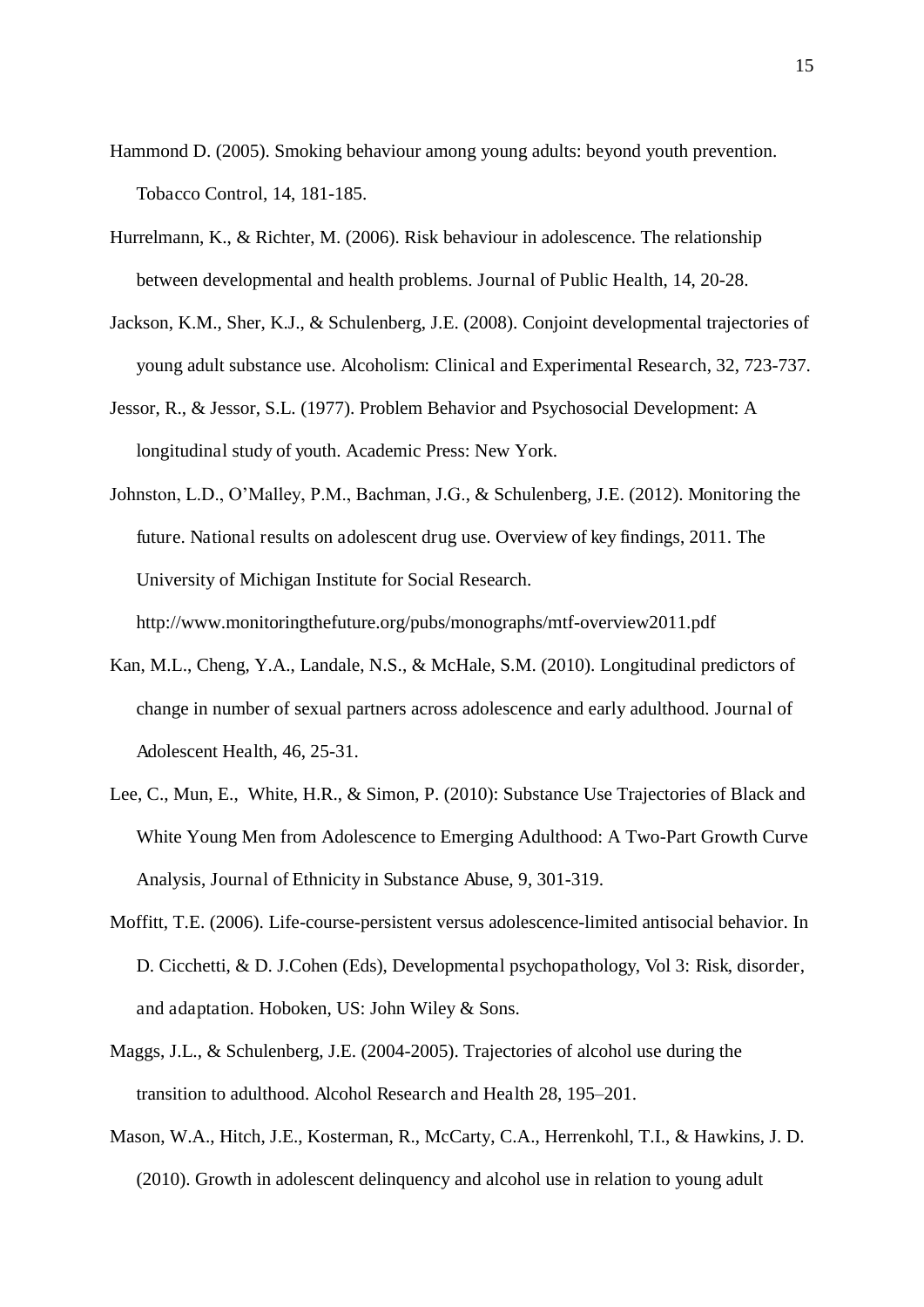crime, alcohol use disorders, and risky sex: a comparison of youth from low- versus middle-income backgrounds. Journal of Child Psychology and Psychiatry, 51, 1377-1285.

- Muthén, B., & Muthén, L. (1998-2011). Mplus User's guide. Los Angeles, CA.Perkonigg, A., Goodwin, R.D., Fiedler, A., Behrendt, S., Beesdo, K., Lieb, R., & Wittchen, H-U. (2008). The natural course of cannabis use, abuse and dependence during the first decades of life. Addiction, 103, 439–49.
- Piasecki, T.M. (2006). Relapse to smoking. Clinical Psychology Review, 26, 196-215.
- Preacher, K.J., Wichman, A.L., MacCallum, R.C., & Briggs, N. E. (2008). Latent growth curve modeling. Thousand Oaks, CA: Sage Publications.
- Steiger, J.H. (1990). Structural model evaluation and modification an interval estimation approach. Multivariate Behavioral Research, 25, 173-180.
- Terry-McElrath, Y.M., & O'Malley, P.M. (2011). Substance use and exercise participation among young adults: parallel trajectories in a national cohort-sequential study. Addiction, 106, 1855-1865.
- Tucker, L.R., & Lewis, C. (1973). Reliability coefficient for maximum likelihood factoranalysis. Psychometrika, 38, 1-10.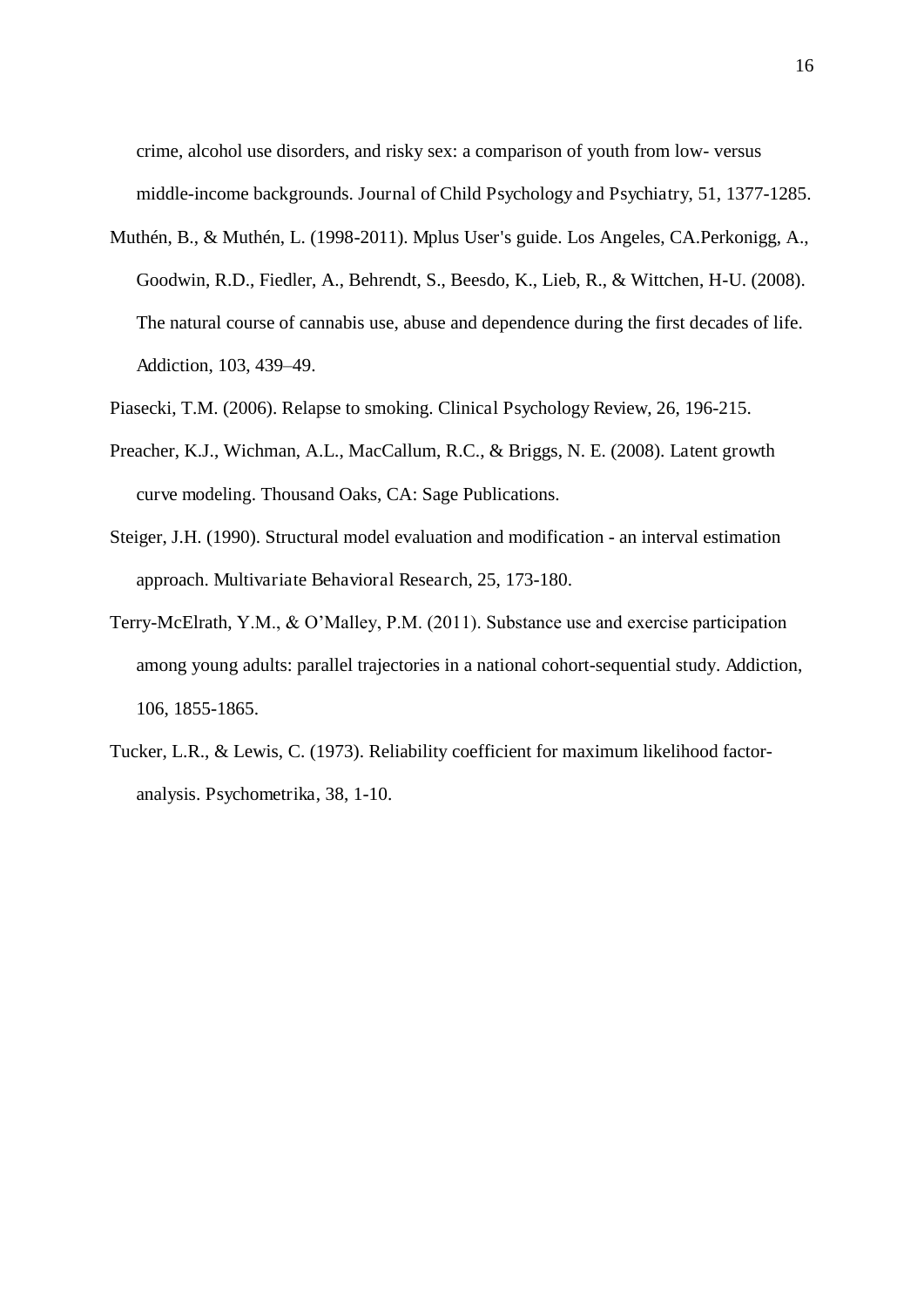## Table 1

Sample Characteristics at Each Wave (Non-Imputed Data) and Effects on Retention Rate

|                         | $T1(N=2844)$ | $T2(n=2031)$ | $T3(n=1641)$ | Effect on              | Effect on  |
|-------------------------|--------------|--------------|--------------|------------------------|------------|
|                         |              |              |              | dropout T <sub>2</sub> | dropout T3 |
|                         | $\%$         | $\%$         | $\%$         | $\chi^2/t$             | $\chi^2/t$ |
| Male sex                | 47.6         | 50.8         | 49.0         | 1.24                   | .17        |
| Not married             | 98.1         | 95.9         | 92.1         | .123                   | $5.86*$    |
| Mean age (SD)           | 19.77(2.62)  | 21.74(2.56)  | 24.79(2.65)  | $-.52$                 | $-.30$     |
| Education/work          |              |              |              | 75.60***               | 48.68***   |
| - School/college        | 21.8         | 10.7         | 0.00         |                        |            |
| - Professional training | 26.9         | 22.9         | 3.6          |                        |            |
| - University            | 20.4         | 29.8         | 34.5         |                        |            |
| - Employed              | 21.5         | 29.0         | 56.3         |                        |            |
| Alcohol use last month  |              |              |              | .21                    | 4.93       |
| - never                 | 20.16        | 14.86        | 14.29        |                        |            |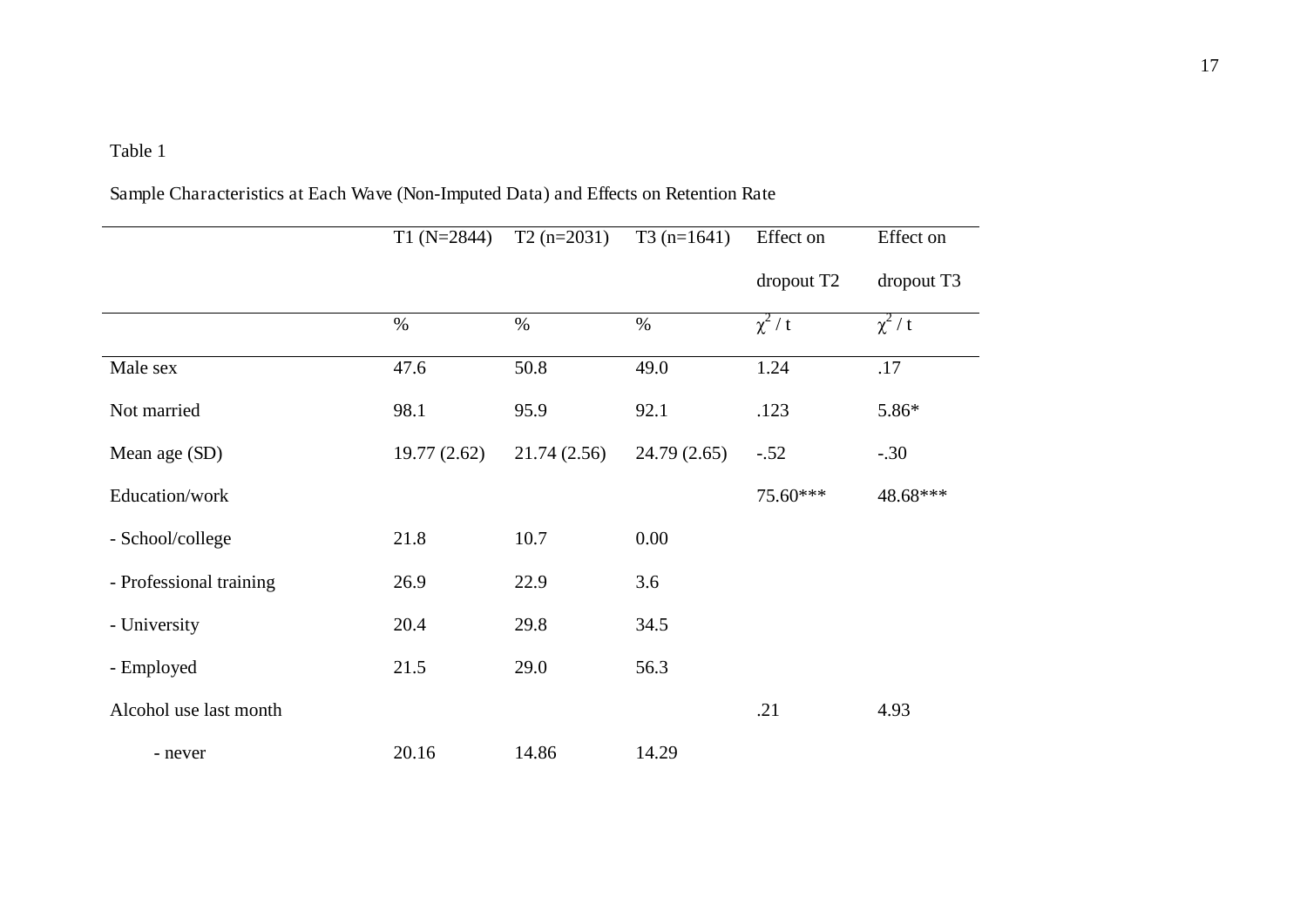| $-1-3x$ a month        | 40.25 | 40.37 | 33.58    |          |            |
|------------------------|-------|-------|----------|----------|------------|
| $-1-2x$ a week         | 32.23 | 34.82 | 37.67    |          |            |
| $-3-6x$ a week         | 6.54  | 9.01  | 13.25    |          |            |
| - daily                | 0.81  | 0.04  | 1.22     |          |            |
| Drunkenness last month |       |       |          | 3.59     | 2.24       |
| - never                | 69.70 | 68.43 | 65.22    |          |            |
| $-1-3x$ a month        | 25.40 | 26.32 | 29.83    |          |            |
| $-1-2x$ a week         | 4.29  | 4.30  | 4.40     |          |            |
| $-3-6x$ a week         | 0.56  | 0.94  | 0.55     |          |            |
| - daily                | 0.04  | 0.00  | $0.00\,$ |          |            |
| Smoking last month     |       |       |          | 21.78*** | $30.73***$ |
| - never                | 53.57 | 52.80 | 58.15    |          |            |
| $-1-3x$ a month        | 5.77  | 6.43  | 4.09     |          |            |
| $-1-2x$ a week         | 4.54  | 5.79  | 4.33     |          |            |
| $-3-6x$ a week         | 4.75  | 5.10  | 5.06     |          |            |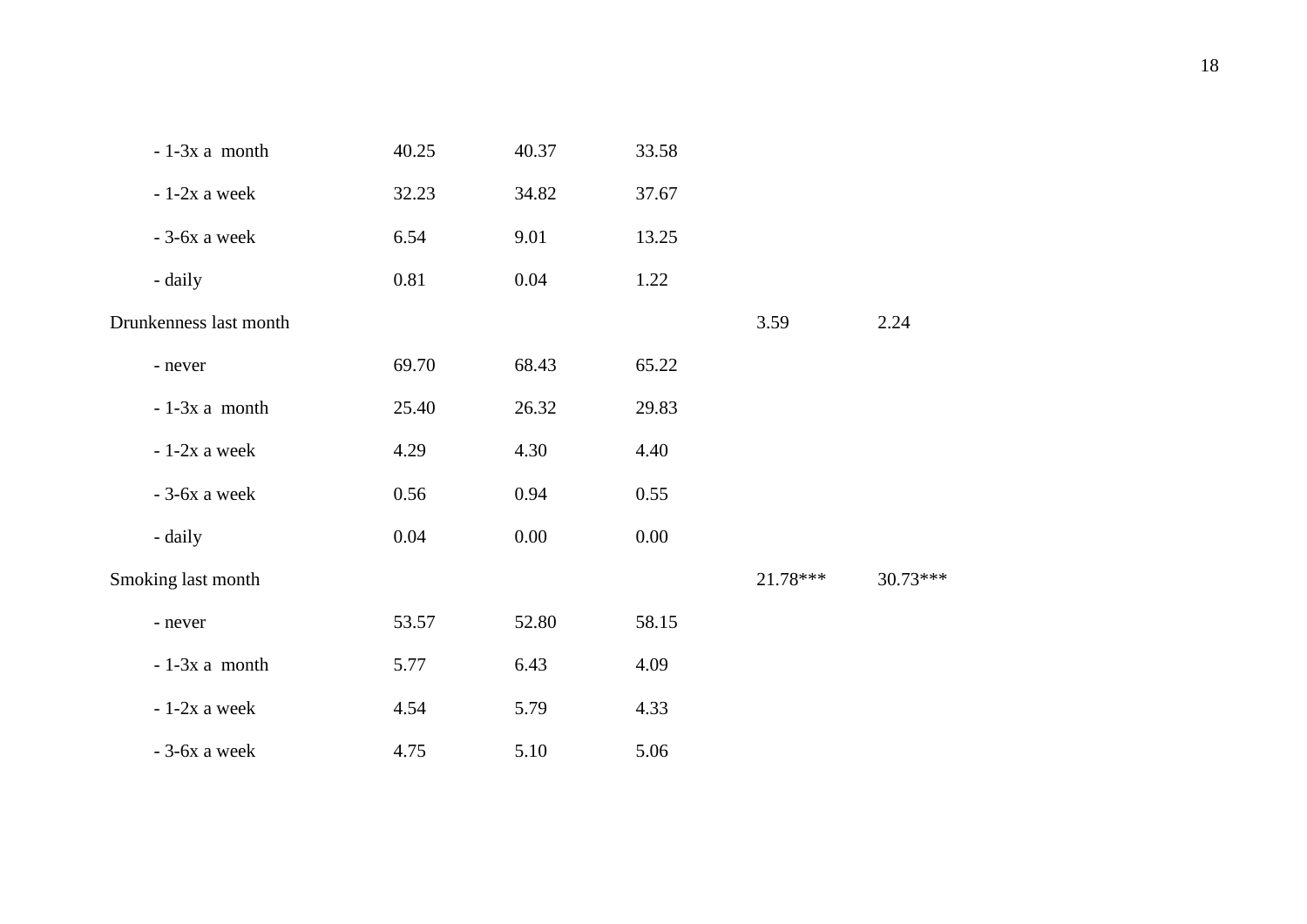| - daily                            | 31.38 | 29.89 | 28.37 |      |         |
|------------------------------------|-------|-------|-------|------|---------|
| Cannabis use last month            |       |       |       | 6.97 | 8.00    |
| - never                            | 76.75 | 81.50 | 85.19 |      |         |
| $-1-3x$ a month                    | 9.81  | 8.16  | 7.07  |      |         |
| $-1-2x$ a week                     | 5.31  | 4.15  | 3.17  |      |         |
| $-3-6x$ a week                     | 3.80  | 2.57  | 2.25  |      |         |
| - daily                            | 4.33  | 3.61  | 2.32  |      |         |
| HIV-related sexual risk behaviour: |       |       |       |      |         |
| ever in the last year              | 7.70  | 9.5   | 13.9  | 3.24 | $6.41*$ |
| Deviance: ever in the last year    | 27.77 | 24.41 | 11.36 | 2.07 | $5.53*$ |
|                                    |       |       |       |      |         |

 $\frac{1}{2}$  \*p < .05, \*\* p < .01, \*\*\* p < .001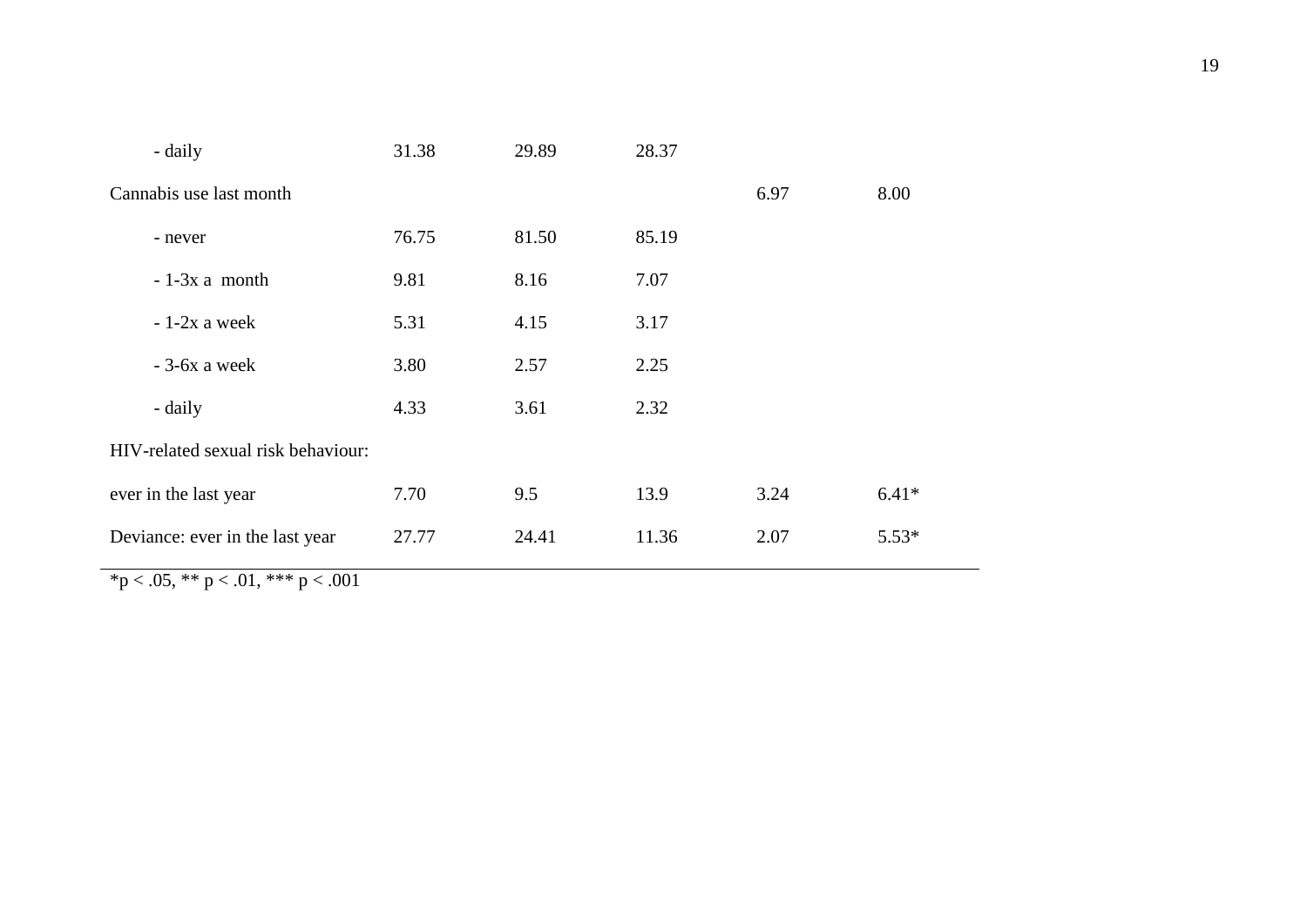## Table 2

|             |           | $\chi^2$     |            | df  | <b>CFI</b>  | TLI       |             |            | <b>RMSEA</b> |            |
|-------------|-----------|--------------|------------|-----|-------------|-----------|-------------|------------|--------------|------------|
|             |           | $\mathbf{M}$ | ${\rm SD}$ |     | $\mathbf M$ | <b>SD</b> | $\mathbf M$ | ${\rm SD}$ | $\mathbf{M}$ | ${\rm SD}$ |
| Alcohol use | linear    | 268.45       | 19.21      | 126 | 0.96        | 0.01      | 0.98        | $0.00\,$   | 0.06         | 0.00       |
|             | quadratic | 163.03       | 10.30      | 121 | 0.99        | 0.00      | 0.99        | 0.00       | 0.03         | 0.00       |
| Drunkenness | linear    | 174.43       | 16.60      | 100 | 0.97        | 0.01      | 0.99        | 0.00       | 0.05         | 0.00       |
|             | quadratic | 122.11       | 11.45      | 95  | 0.99        | 0.00      | 0.99        | 0.00       | 0.03         | 0.01       |
| Smoking     | linear    | 309.27       | 10.17      | 150 | 0.99        | 0.00      | 1.00        | 0.00       | 0.06         | $0.00\,$   |
|             | quadratic | 211.76       | 8.47       | 145 | 1.00        | 0.00      | 1.00        | 0.00       | 0.04         | 0.00       |
| Cannabis    | linear    | 175.38       | 9.00       | 150 | 1.00        | 0.00      | 1.00        | 0.00       | 0.02         | 0.00       |
|             | quadratic | 177.57       | 9.56       | 147 | 1.00        | 0.00      | 1.00        | 0.00       | 0.02         | $0.00\,$   |
| Deviance    | linear    | 100.98       | 9.15       | 74  | 0.99        | 0.01      | 1.00        | 0.00       | 0.03         | 0.01       |
|             | quadratic | 95.109       | 9.33       | 69  | 0.99        | 0.01      | 1.00        | 0.00       | 0.03         | 0.01       |
| Sexual risk | linear    | 155.47       | 25.04      | 74  | 0.81        | 0.05      | 0.86        | 0.04       | 0.06         | 0.01       |
|             |           |              |            |     |             |           |             |            |              |            |

Goodness-of-Fit Indices for the Linear and the Quadratic Models (Mean Values and Standard Deviations for the 10 Imputed Datasets)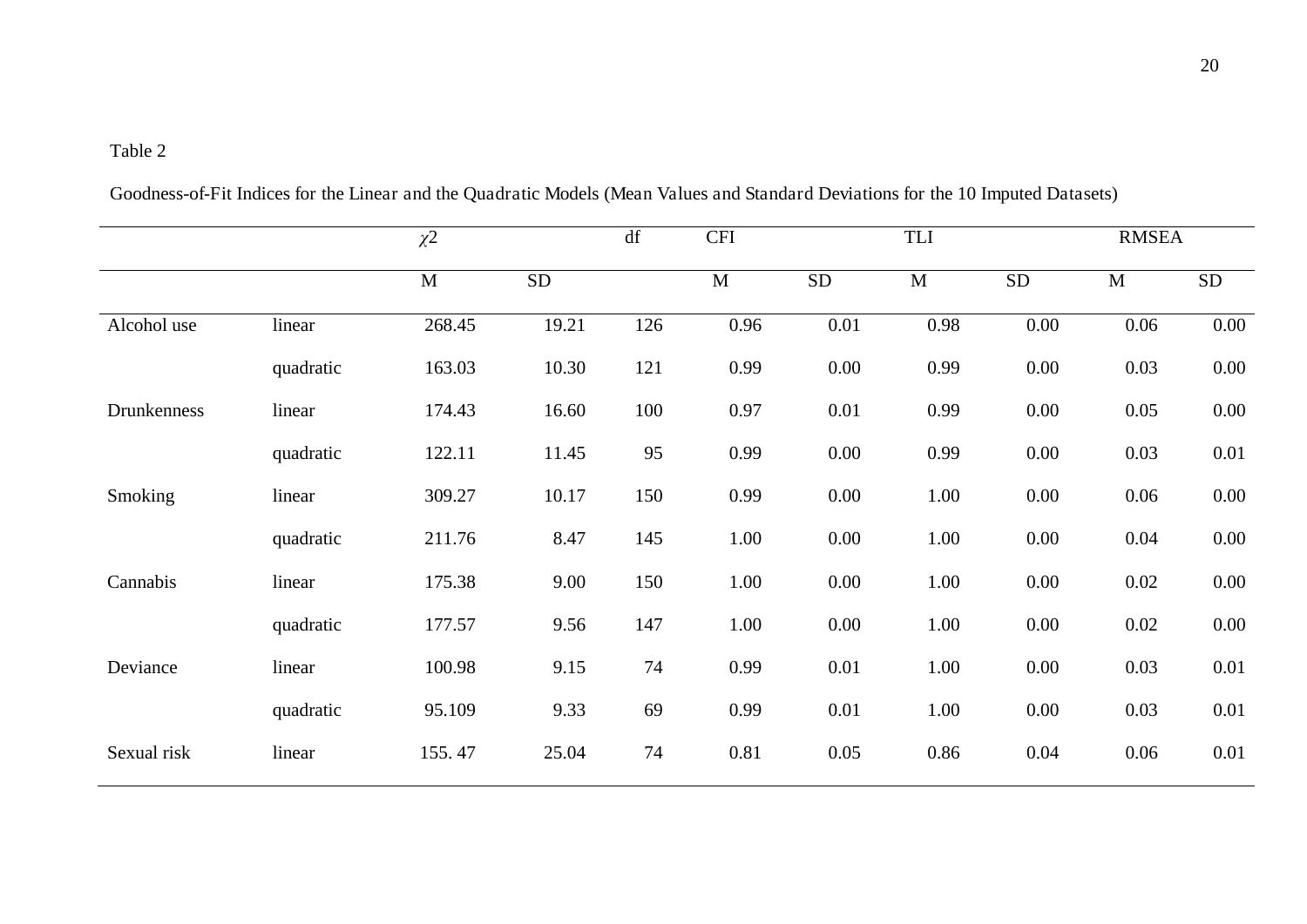| quadratic 122.70 15.90 69 0.88 0.04 0.90 0.03 0.05 0.01 |  |  |  |  |
|---------------------------------------------------------|--|--|--|--|
|                                                         |  |  |  |  |

Note: CFI = Comparative Fit Index, TLI = Tucker Lewis Index, RMSEA = Root Mean Square Error of Approximation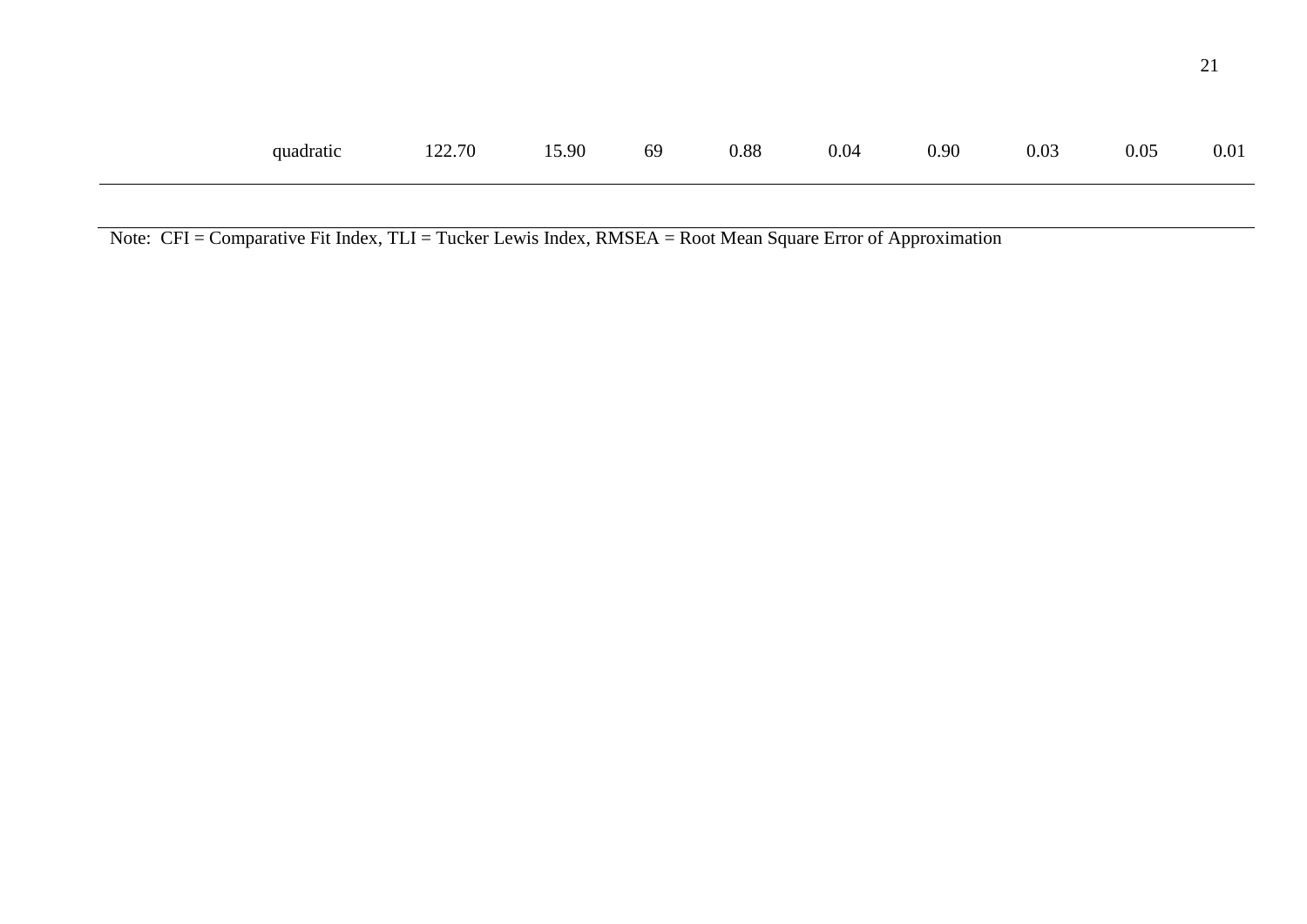#### Table 3

#### Unstandardised Parameter Estimates for the Models Measuring the Frequency of the Risk Behaviours

|                                  | Mean      |            |            |          | Variance          |            |           |           |            |            |
|----------------------------------|-----------|------------|------------|----------|-------------------|------------|-----------|-----------|------------|------------|
|                                  | intercept | slope      | quadratic  | I with S | I with Q          | intercept  | slope     | quadratic | I with sex | S with sex |
| Alcohol use $(0-3)$              | 0.07      | $0.47***$  | $-0.70***$ | $0.08*$  | $-0.58***$        | $0.64$ *** | $0.75*$   | 0.14      | $0.24***$  | 0.07       |
| Drunkenness <sup>a</sup> $(0-2)$ | 0.07      | $-0.00$    | $-0.66***$ | 0.10     | $-0.40*$          | $0.65***$  | $0.78*$   | $-1.21$   | $0.36***$  | 0.06       |
| Smoking <sup>a</sup> $(0-4)$     | $0.27***$ | $-0.04$    | $-0.73***$ | $-0.02$  | $-0.38***$        | $0.91***$  | $0.64***$ | 0.60      | $0.08*$    | 0.06       |
| Cannabis $a(0-4)$                | $0.23**$  | $-0.51***$ | $-$        | $-0.00$  | $- -$             | $0.82$ *** | 0.01      | $--$      | $0.30***$  | $-0.01$    |
| Deviance $(0/1)$                 | $-0.09$   | $-0.76***$ | $-$        | 0.02     | $\qquad \qquad -$ | $0.61***$  | 0.14      | $-$       | $0.28***$  | $-0.25**$  |
| Sexual risk $(0/1)$              | $-0.08$   | $0.25**$   | $-0.47*$   | $-0.04$  | $-1.39***$        | $0.62***$  | $3.00***$ | 1.60      | $0.09*$    | $-0.03$    |

Note: I = intercept, mean of the frequency of use at T1; S = slope, linear growth factor; Q = quadratic term, quadratic growth factor; with = correlated with; quadratic term with sex was not significant; <sup>a</sup> frequency per month ( $0 =$  never,  $1 = 1$ -3 times a month,  $2 = 1$ -2 times a week,  $3 = 3$ -6 times a week,  $4 = \text{daily}$ ,  $b = \text{no}$ ,  $1 = \text{yes}$ , per year

\*p < .05, \*\* p < .01, \*\*\* p < .001